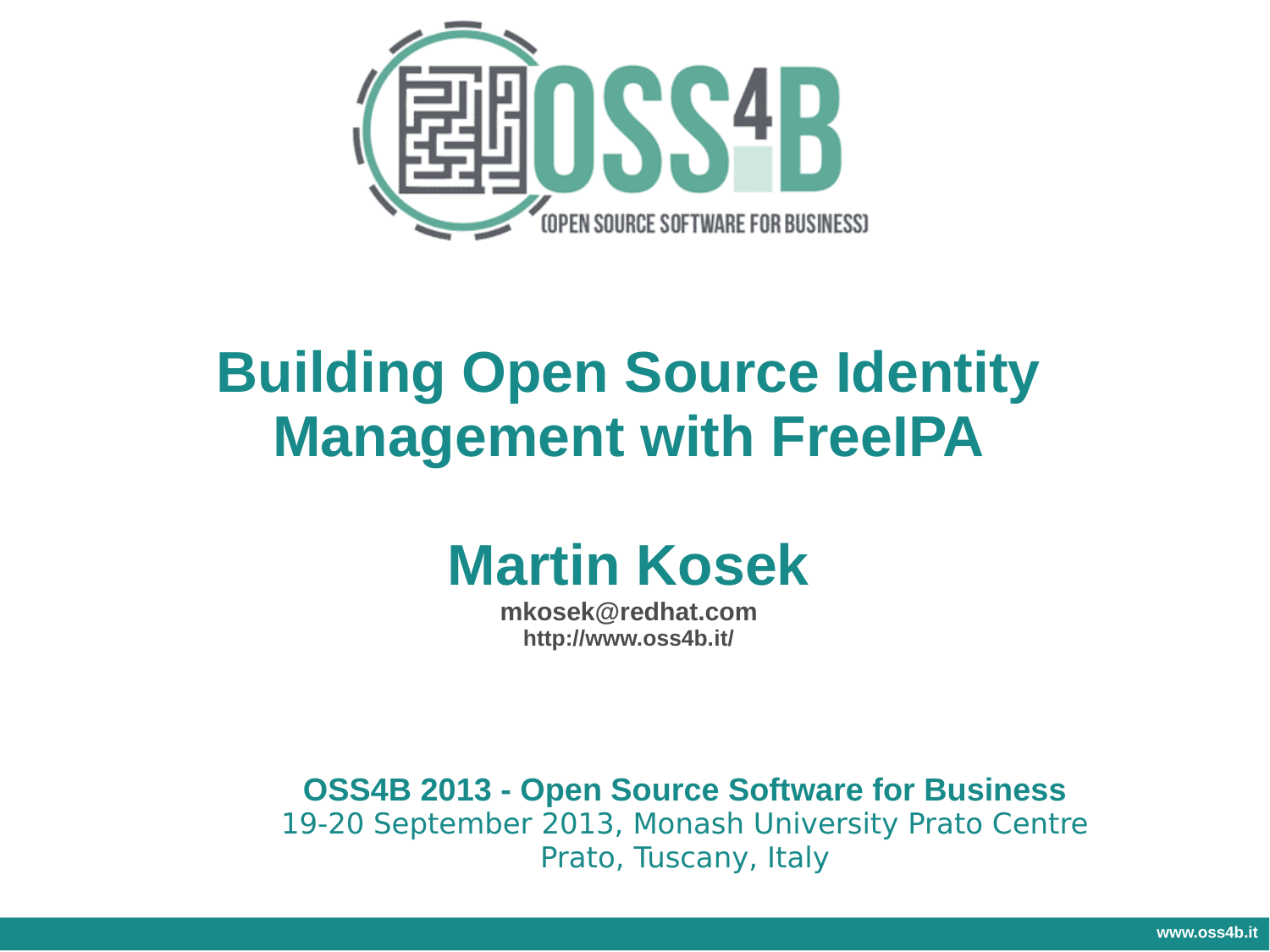

 $\bullet$ 

#### Agenda

- What is Identity Management
- Meet Active Directory

 $\bullet$ 

 $\bullet$ 

 $\bullet$ 

 $\bullet$ 

 $\bullet$ 

 $\bullet$ 

- Introduce FreeIPA Features and examples
- Addressing interoperability with Active Directory

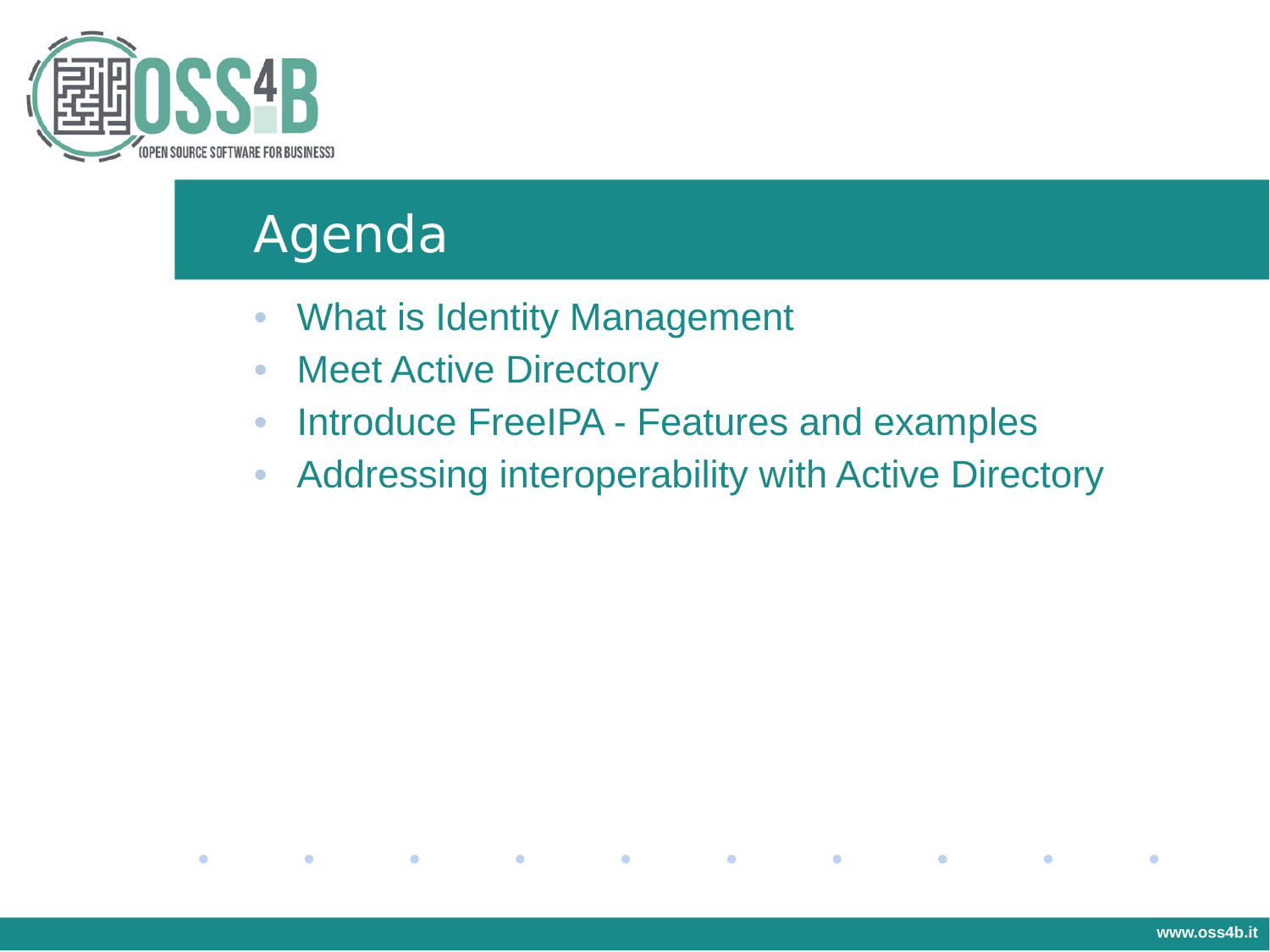

# Getting a Context

- What is identity management?
	- "Identity management (IdM) describes the management of individual principals, their authentication, authorization, and privileges within or across system and enterprise boundaries with the goal of increasing security and productivity while decreasing cost, downtime and repetitive tasks."

**Wikipedia** 

- This is the theory, but what does it mean?
	- Identities (principals): users, machines, services/applications
	- Authentication: /etc/passwd, LDAP, NIS, Kerberos
	- Authorization: Policies, ACLs, DAC, MAC
	- Within or across systems: all this can be configured locally
		- May become a synchronization nightmare on network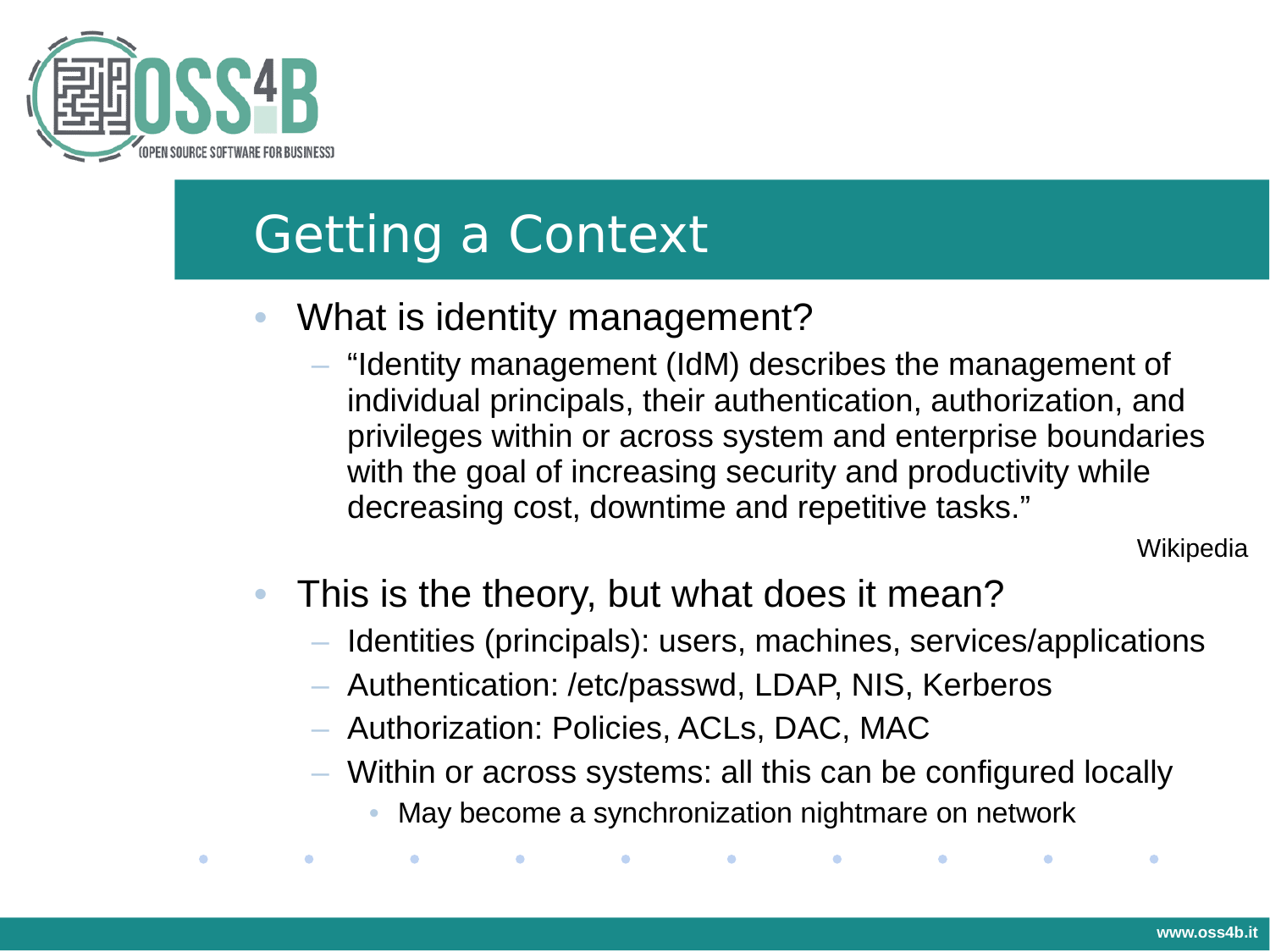

# IdM Related Technologies

- Active Directory
	- Main identity management solution deployed in more than 90% of the enterprises
- LDAP (389 DS, OpenLDAP, eDirectory, SunDS, ...)
	- Often used for custom IdM solution

**Contract Contract Contract** 

• Kerberos

 $\bullet$ 

 $\bullet$ 

- Authentication
- Samba (Samba 4 DC, Samba FS, Winbind)

**Contract Contract Contract** 

**Contract Contract Contract** 

**Service** 

 $\bullet$ 

• NIS (NIS+) - obsoleted

**Contract Contract Contract**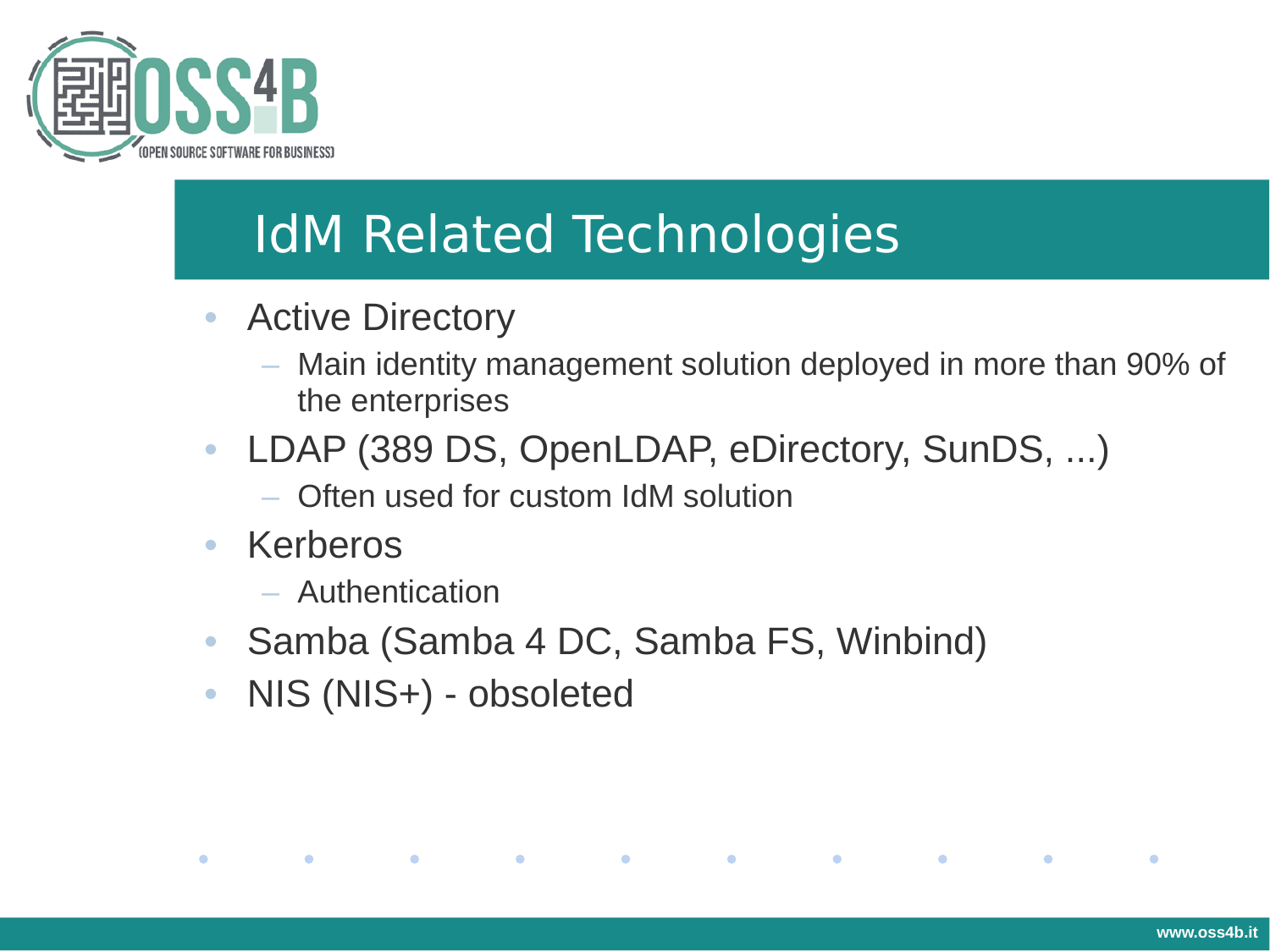

# Active Directory vs. Open Source

- Why is Active Directory so popular?
	- **Integrated** solution

 $\bullet$ 

 $\bullet$ 

 $\bullet$ 

- It is relatively **easy to use**
- **Simple configuration** for clients
- All the **complexity** is **hidden** from users and admins

 $\bullet$ 

 $\bullet$ 

 $\bullet$ 

 $\bullet$ 

– Has comprehensive interfaces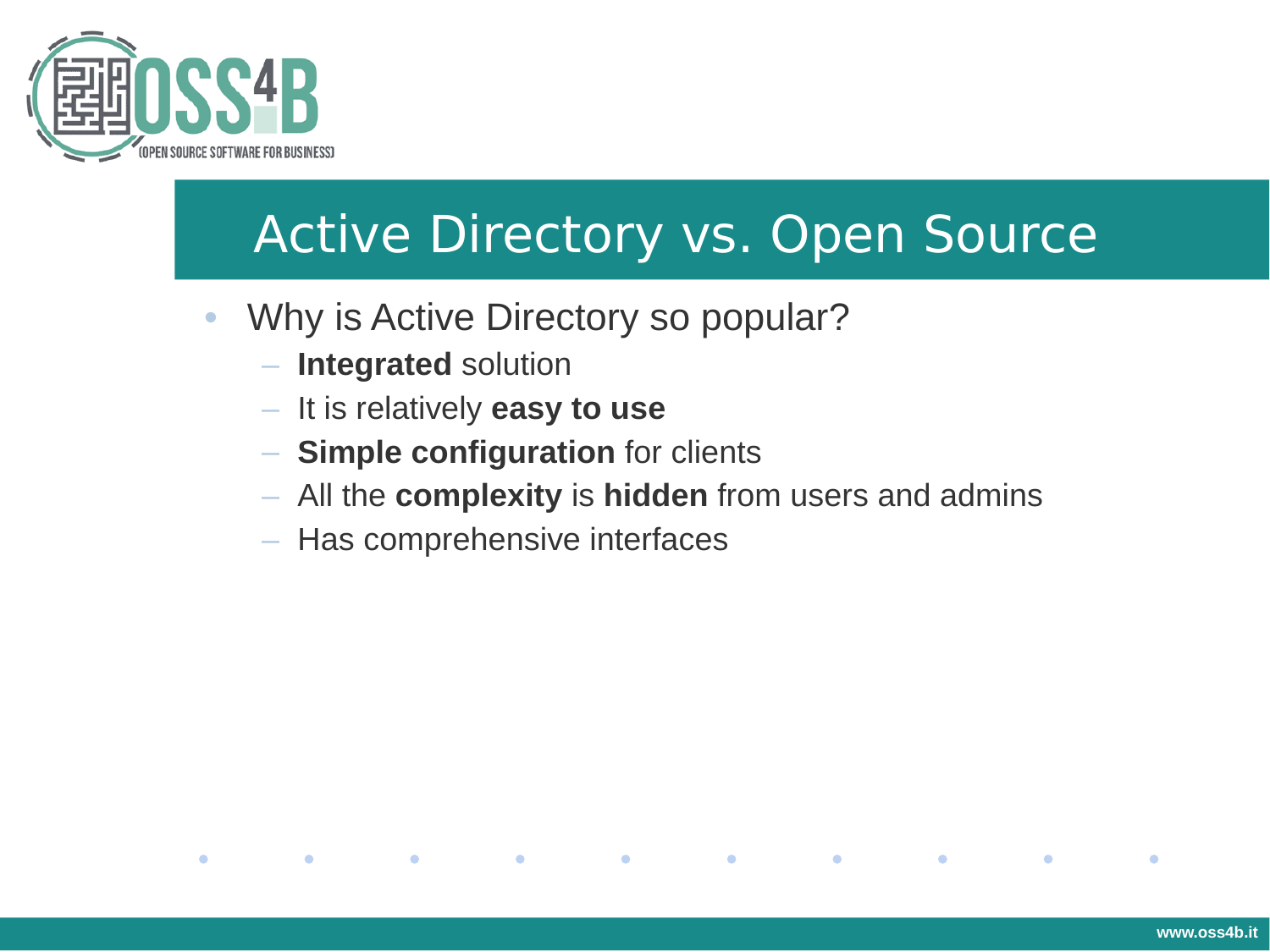

# Active Directory vs. Open Source (2)

- What about Open Source tools?
	- Solve **individual** problems
		- *"do one thing and do it well"*
	- Bag of technologies lacking integration
	- Hard to install and configure
		- Have you ever tried manual LDAP+Kerberos configuration?
	- Too many options exposed
		- Which to choose? Prevent shooting myself in the leg

 $\bullet$ 

– Lack of good user interfaces

 $\bullet$ 

 $\bullet$ 

 $\bullet$ 

 $\bullet$ 

#### **Is the situation really that bad?**

 $\bullet$ 

 $\bullet$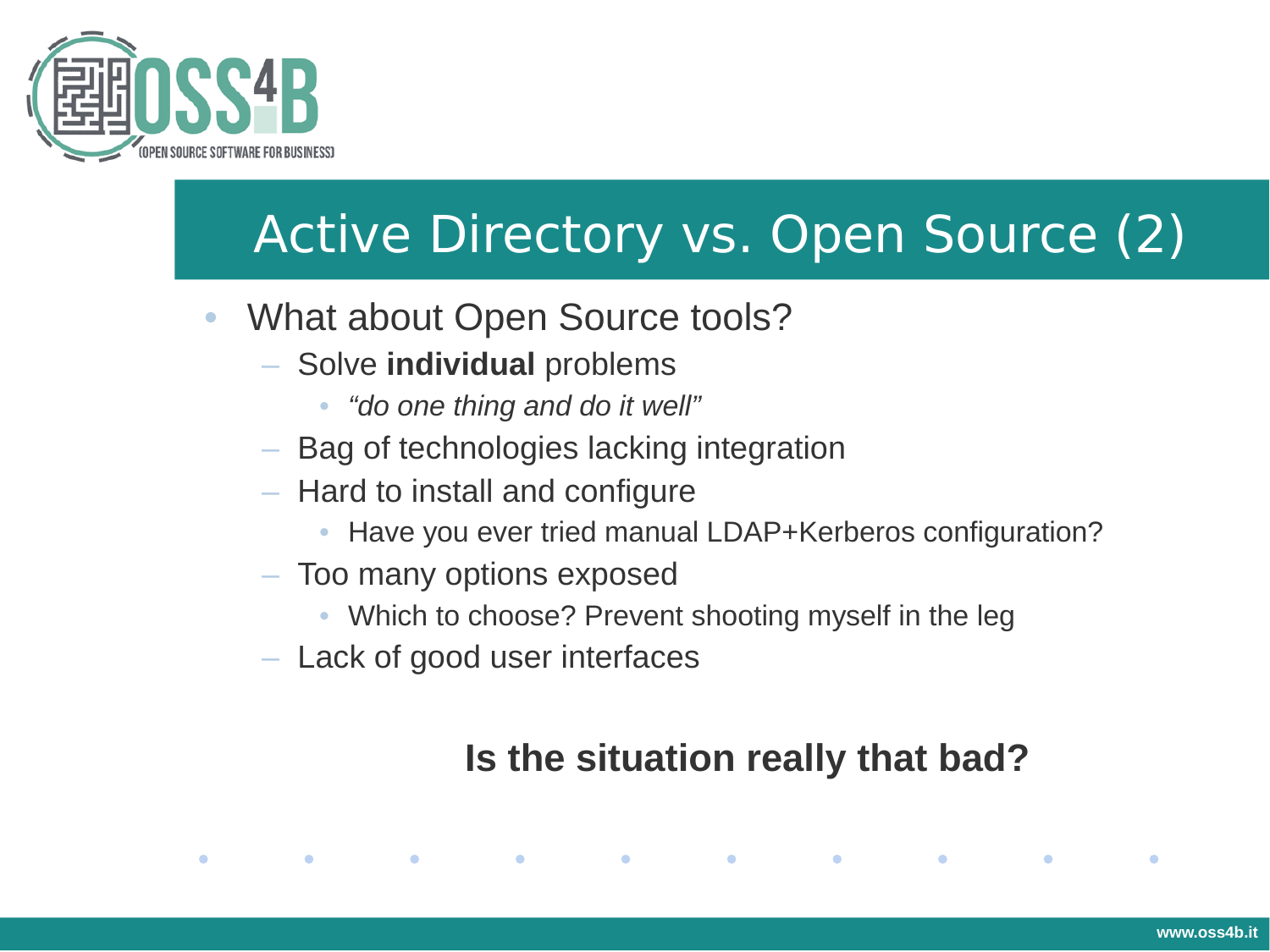

# Introducing FreeIPA

- IPA stands for Identity, Policy, Audit
	- So far we have focused on **identities** and related **policies**
- Main problems FreeIPA solves:
	- **Central management** of authentication and identities for Linux clients better than stand-alone LDAP/Kerberos/NIS - based solutions
	- Lets IdM available to regular admins, hides complexity
		- Install with one command, in several minutes
	- Acts as a **gateway** between the Linux infrastructure and AD environment making infrastructure more manageable and more cost effective
		- This is a requirement, as we said earlier, Active Directory is often the main Identity Management source

 $\bullet$  . The set of  $\bullet$ 

 $\bullet$ 

More about that topic later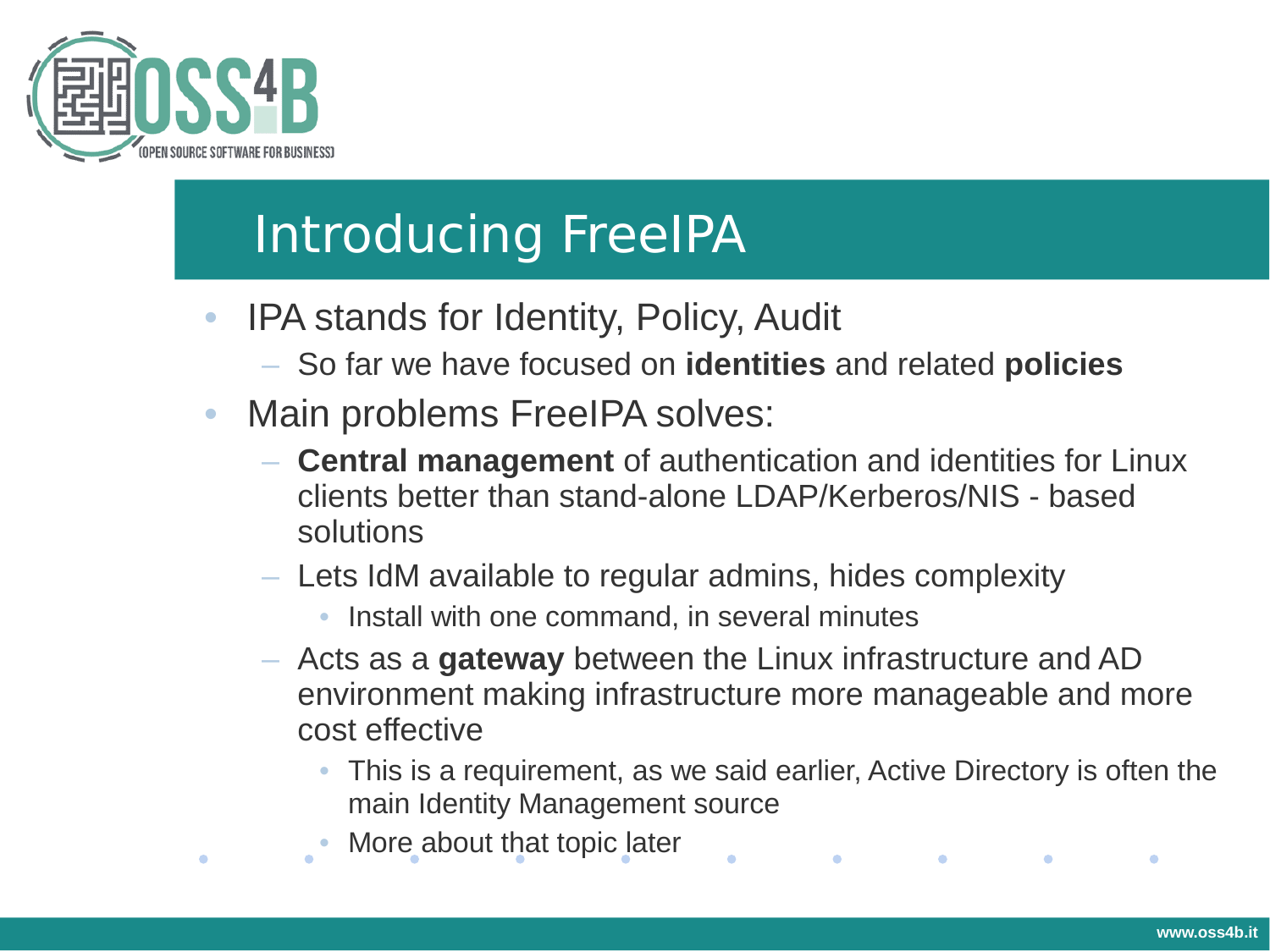

### High-level architecture

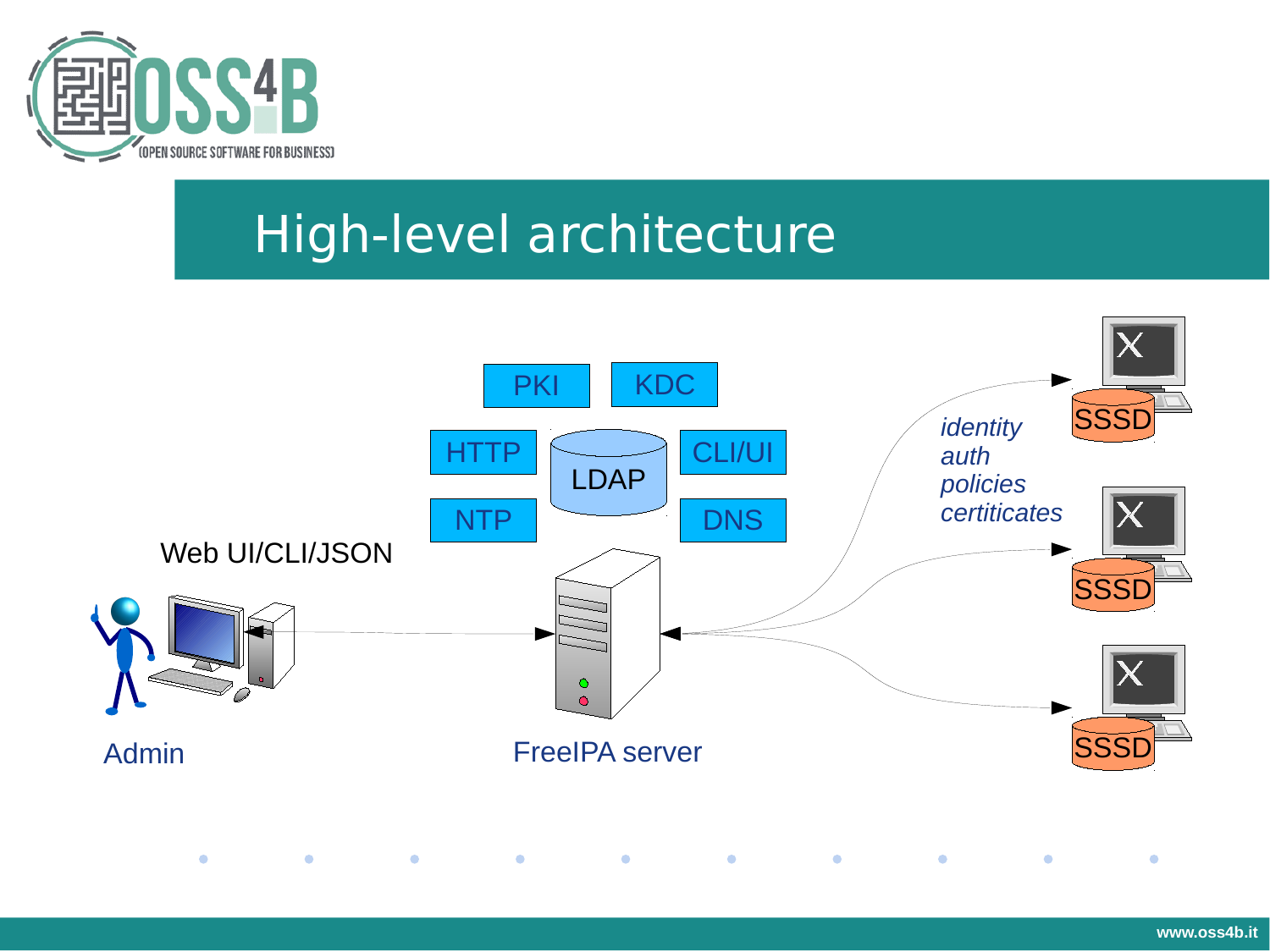

# Example - Using FreeIPA CLI

\$ kinit admin Password for **admin@EXAMPLE.COM**:

**\$** klist **Ticket cache**: FILE:/tmp/krb5cc\_0 Default principal: admin@EXAMPLE.COM

**Contract Contract Contract** 

**Contract Contract Contract** 

 $\bullet$ 

 $\bullet$ 

**Valid starting Expires Service principal** 10/15/12 10:47:35 10/16/12 10:47:34 krbtgt/EXAMPLE.COM@...

**Contract Contract Contract** 

**Contract Contract Contract** 

**Contract Contract Contract**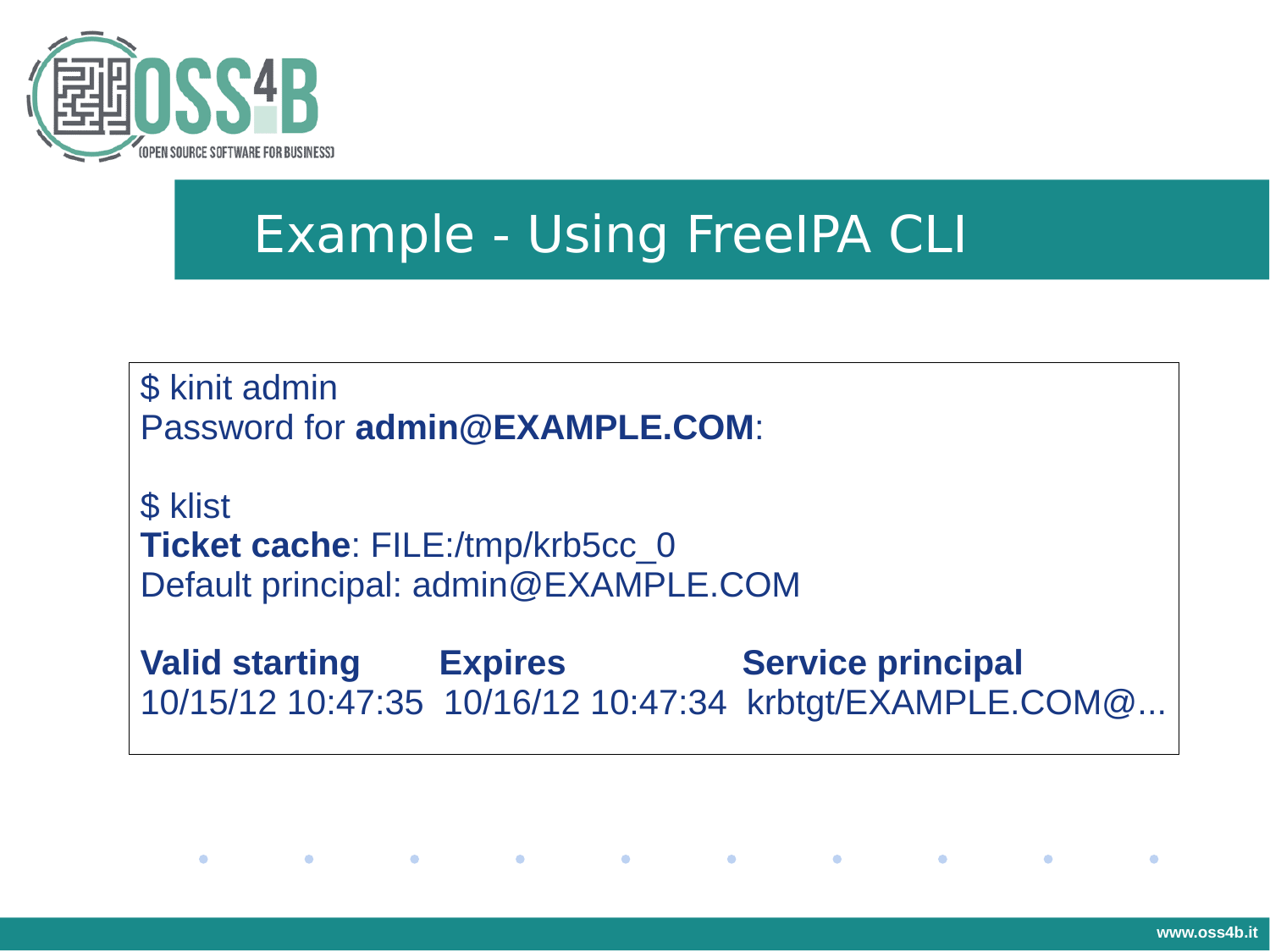

# Example - Using FreeIPA CLI (2)

\$ ipa user-add --first=John --last=Doe jdoe --random

----------------- Added user "jdoe"

-----------------

 **User login: jdoe** First name: John Last name: Doe Full name: John Doe Display name: John Doe Initials: JD  **Home directory: /home/jdoe** GECOS field: John Doe  **Login shell: /bin/sh Kerberos principal: jdoe@EXAMPLE.COM** Email address: jdoe@example.com  **Random password: xMc2XkI=ivVM UID: 1998400002 GID: 1998400002** Password: True Kerberos keys available: True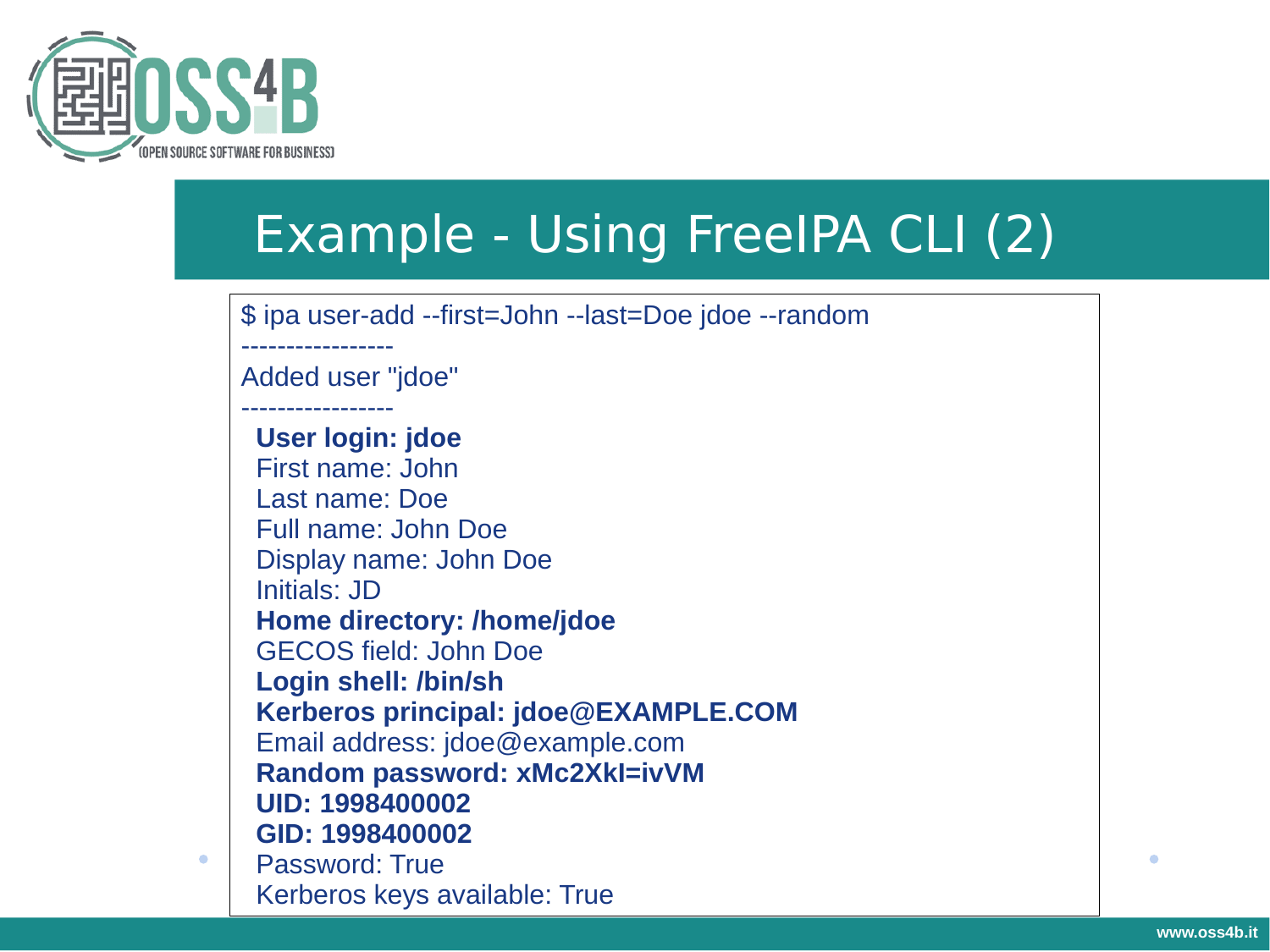

# Features: Deployment

- Hide complexity of LDAP+Kerberos+CA+... deployment
- We have few requirements
	- Sane DNS environment, reverse records
		- DNS is crucial to **identify machines**
		- Service **principals,** X509 **Certificates** use DNS names
		- **SSH** identify targets via DNS names
	- Static FQDN hostnames forms principals
- Configuration with one command
	- ipa-server-install, ipa-client-install

 $\bullet$ 

- Supports replicas
	- Essential for redundancy and fault protection

 $\bullet$ 

 $\bullet$ 

 $\bullet$ 

 $\bullet$ 

– ipa-replica-install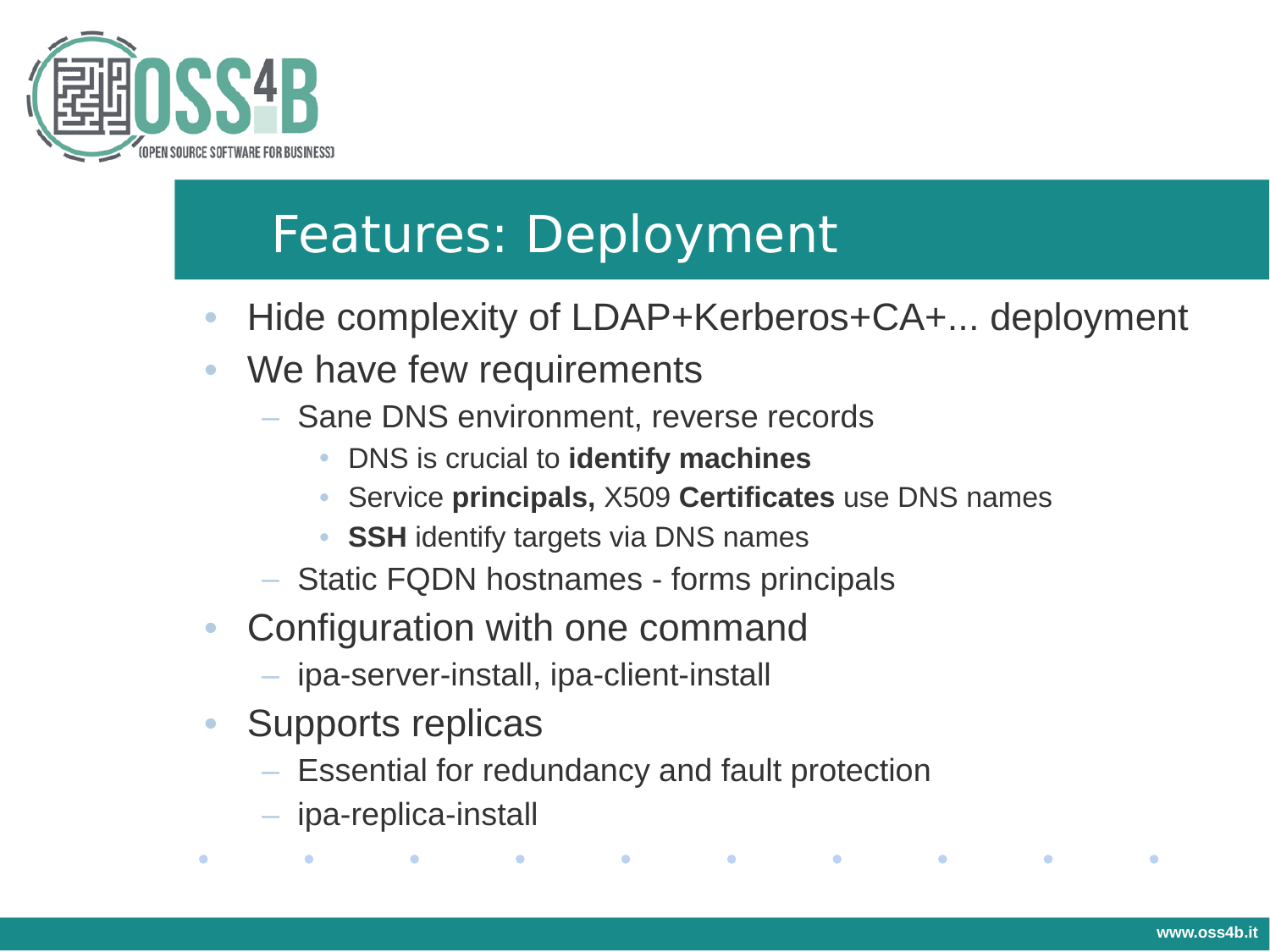

## Features: Identity Management

- Users, groups:
	- Automatic and unique **UID**s, **across replicas**
	- Manage users' **SSH** public keys
	- Role-based access control, self-service
- Hosts, host groups, netgroups:
	- Manage host life-cycle, enrollment

 $\bullet$ 

• Services/applications

 $\bullet$ 

 $\bullet$ 

 $\bullet$ 

- Manage keytab, certificate
- Automatic group membership based on rules

 $\bullet$ 

– Just add a user/host and all matching group/host group membership is added

 $\bullet$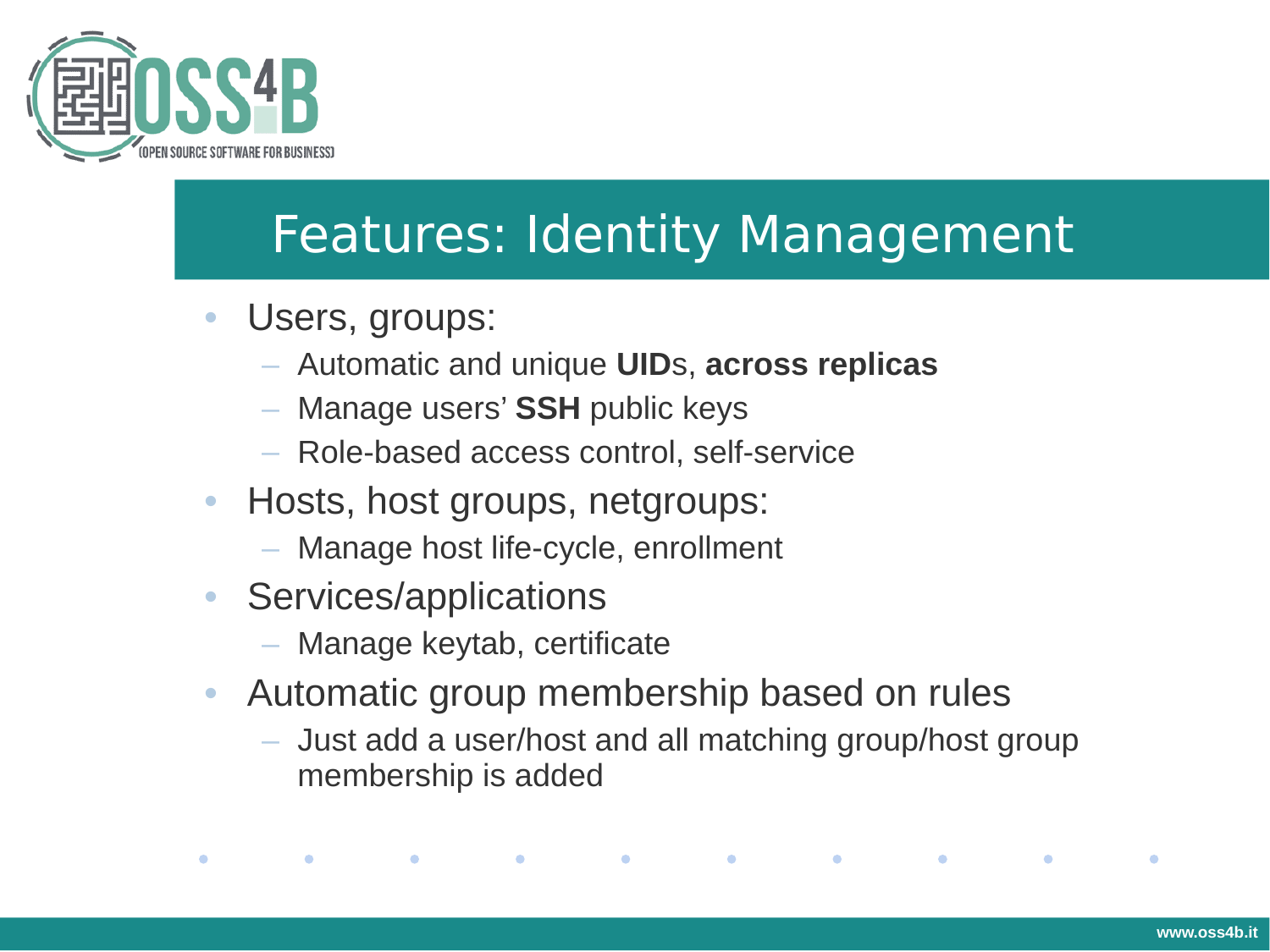

#### Features: DNS

• Optional feature

 $\bullet$ 

 $\bullet$ 

- DNS data stored in LDAP
- Plugin for BIND9 name server to serve the data
	- bind-dyndb-ldap

 $\bullet$ 

 $\bullet$ 

• Allows integration of DNS records with rest of the framework

 $\bullet$ 

 $\bullet$ 

 $\bullet$ 

 $\bullet$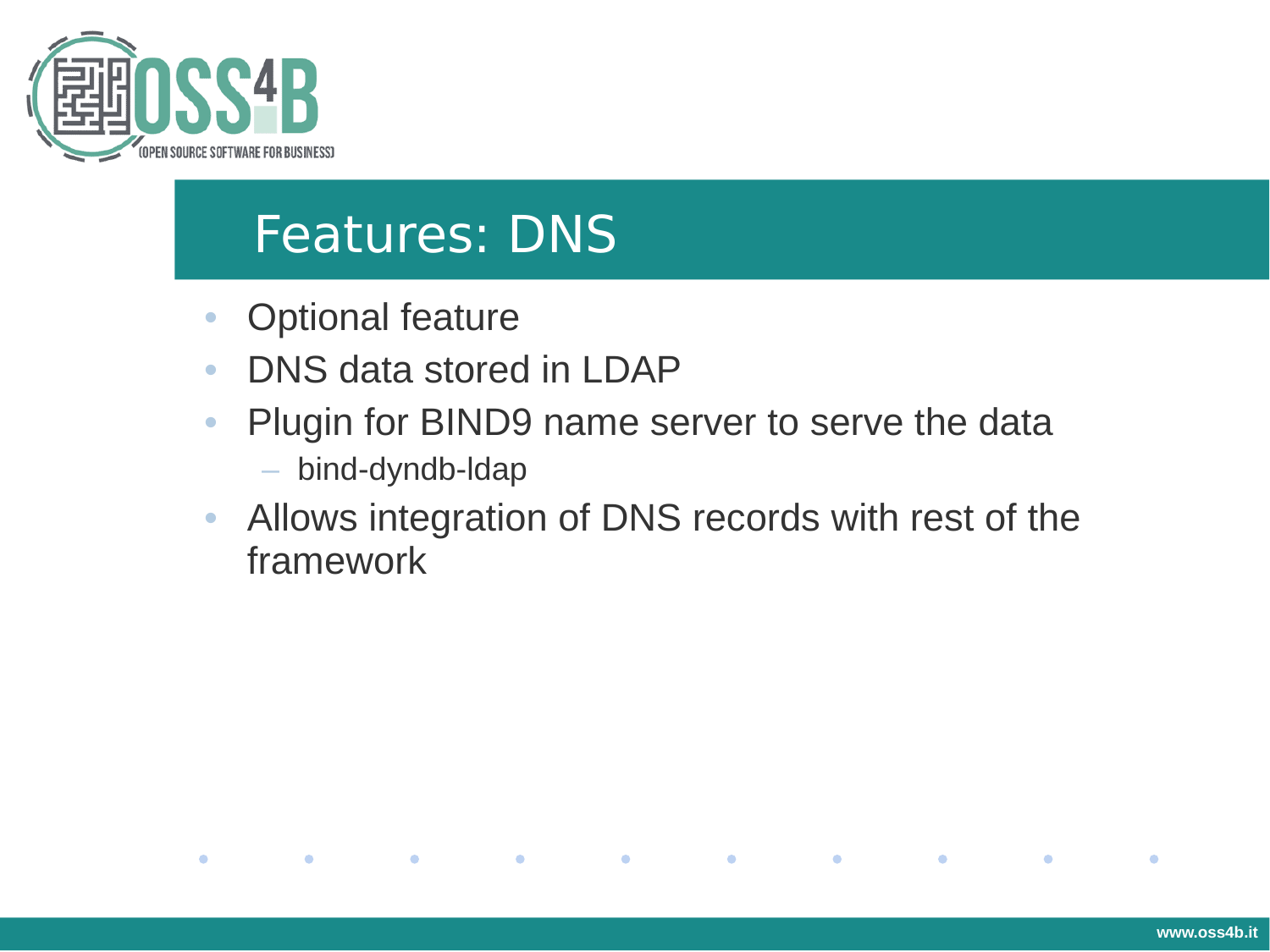

#### Features: Policy Management

#### • **HBAC**

- Control who can do what and where
- Enforced by SSSD for authentication requests going through PAM

 $\bullet$ 

 $\bullet$ 

 $\bullet$ 

– Useful when automember is in use

 $\bullet$ 

 $\bullet$ 

\$ ipa hbacrule-show labmachines login Rule name: labmachines\_login Enabled: TRUE User Groups: labusers, labadmins Host Groups: labmachines Services: sshd, login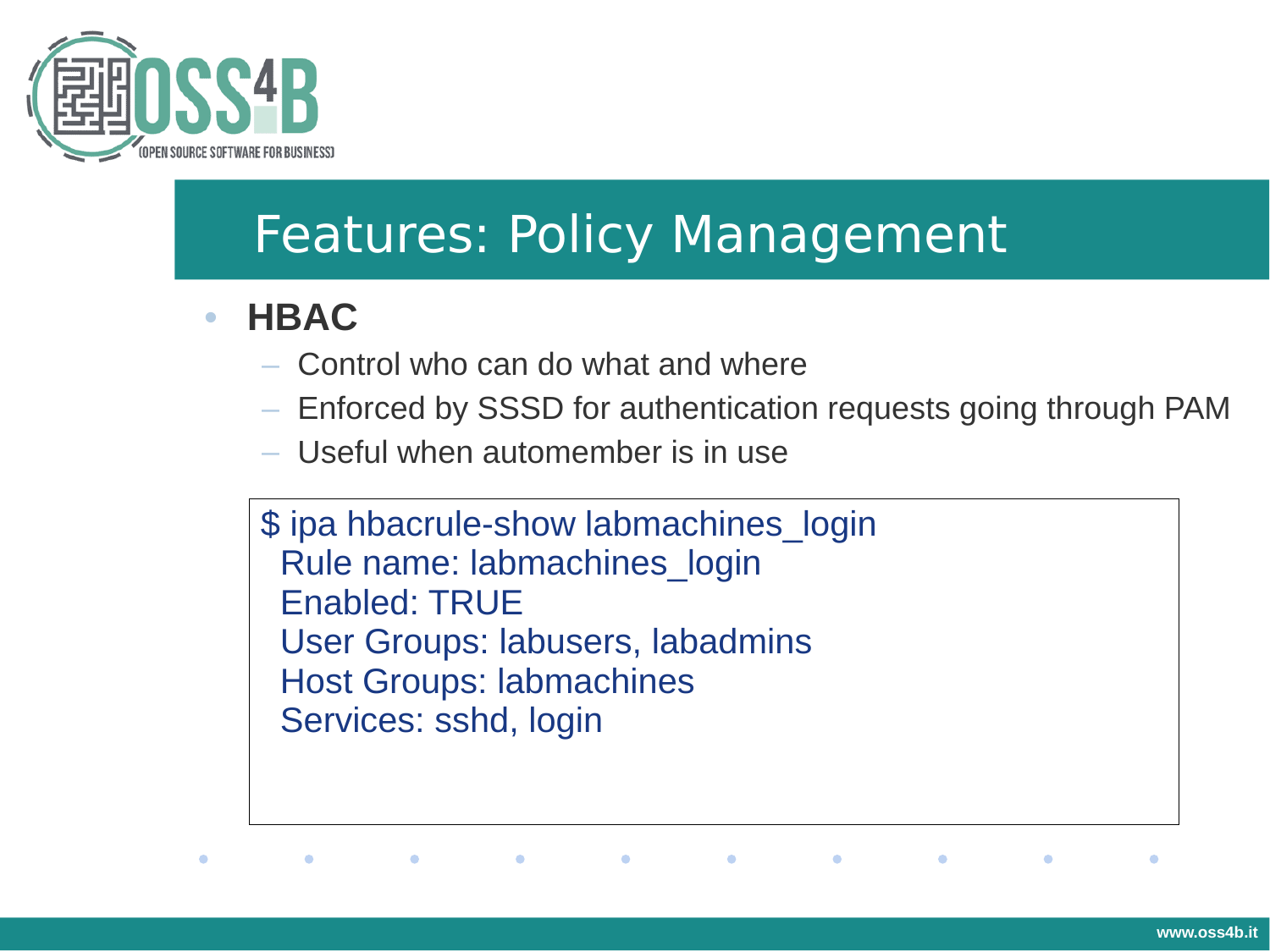

## Features: Policy Management (2)

- **SUDO:** \$ ipa sudorule-show test Rule name: test Enabled: TRUE User Groups: labadmins Host Groups: labmachines Sudo Allow Commands: /usr/sbin/service
- **Automount:**

\$ ipa automountkey-find prato auto.direct

1 automount key matched

Key: /nfs/apps

-----------------------

-----------------------

Mount information: export.example.com:/apps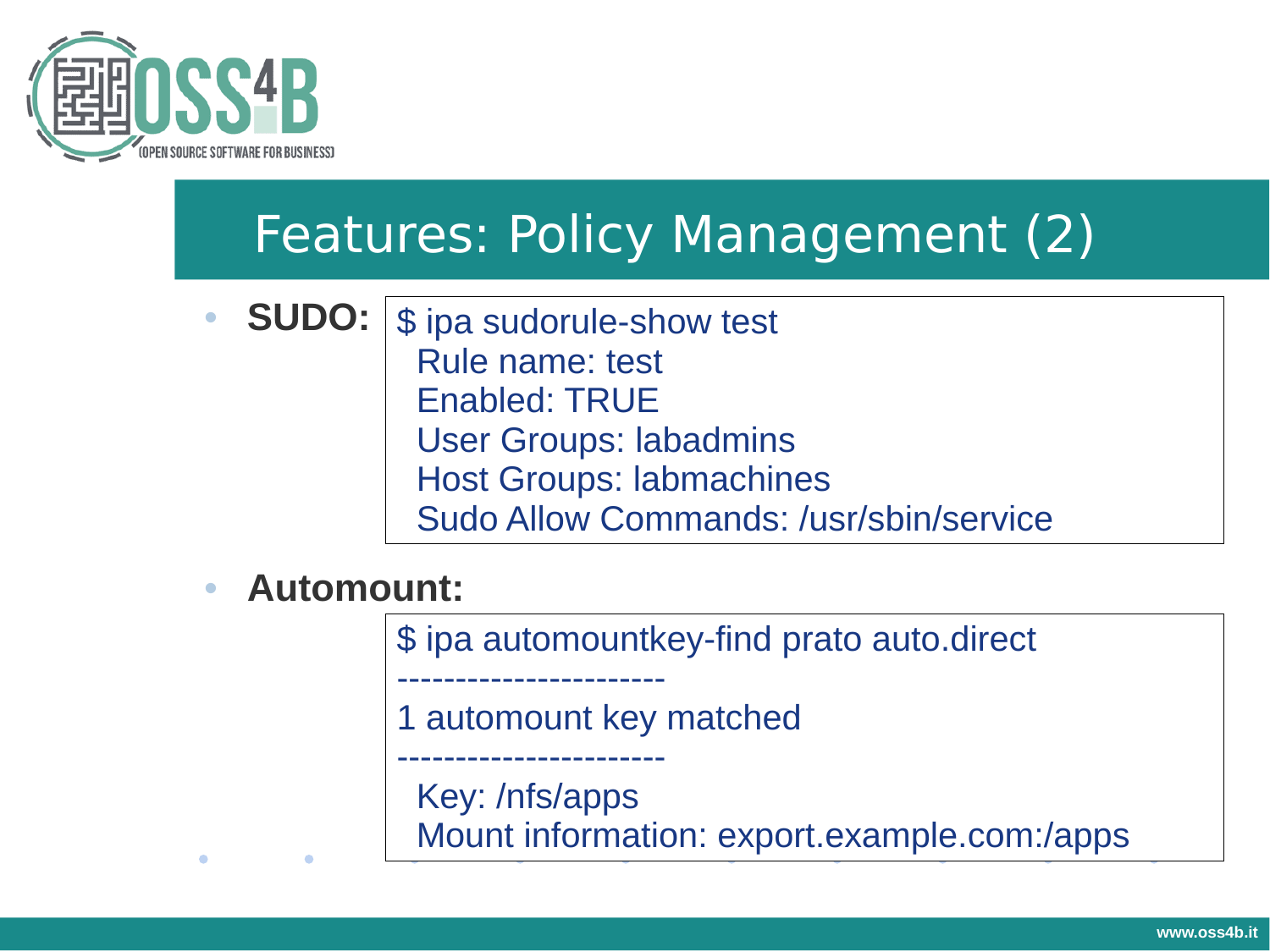

 $\bullet$ 

## Features: Policy Management (3)

• **SELinux** user roles

 $\bullet$ 

- Centrally assign SELinux user roles to users
- Avoid configuring roles per-server using "semanage user" command

\$ ipa selinuxusermap-show labguests Rule name: labguests SELinux User: guest\_u:s0 Enabled: TRUE User Groups: labusers Host Groups: labmachines

 $\bullet$ 

 $\bullet$ 

 $\bullet$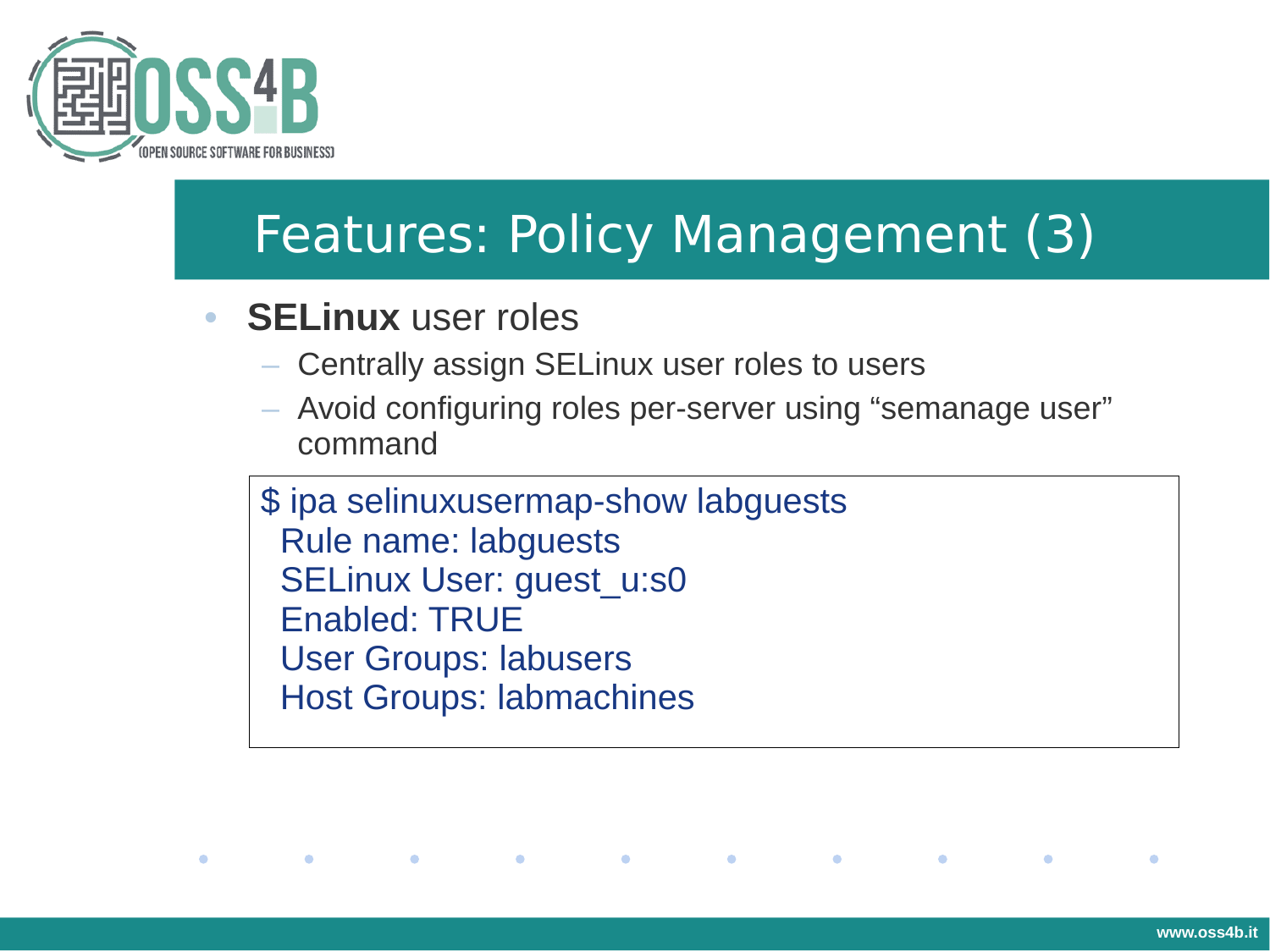

#### Use case: Kerberize a web service

• Enable SSO for a web application with few commands

# ipa-client-install -p admin -w PAsSw0rd --unattended Discovery was successful! Hostname: web.example.com Realm: EXAMPLE.COM DNS Domain: example.com IPA Server: ipa.example.com BaseDN: dc=example,dc=com Synchronizing time with KDC... Enrolled in IPA realm EXAMPLE.COM ... DNS server record set to: web.example.com -> 10.0.0.10

...

Client configuration complete.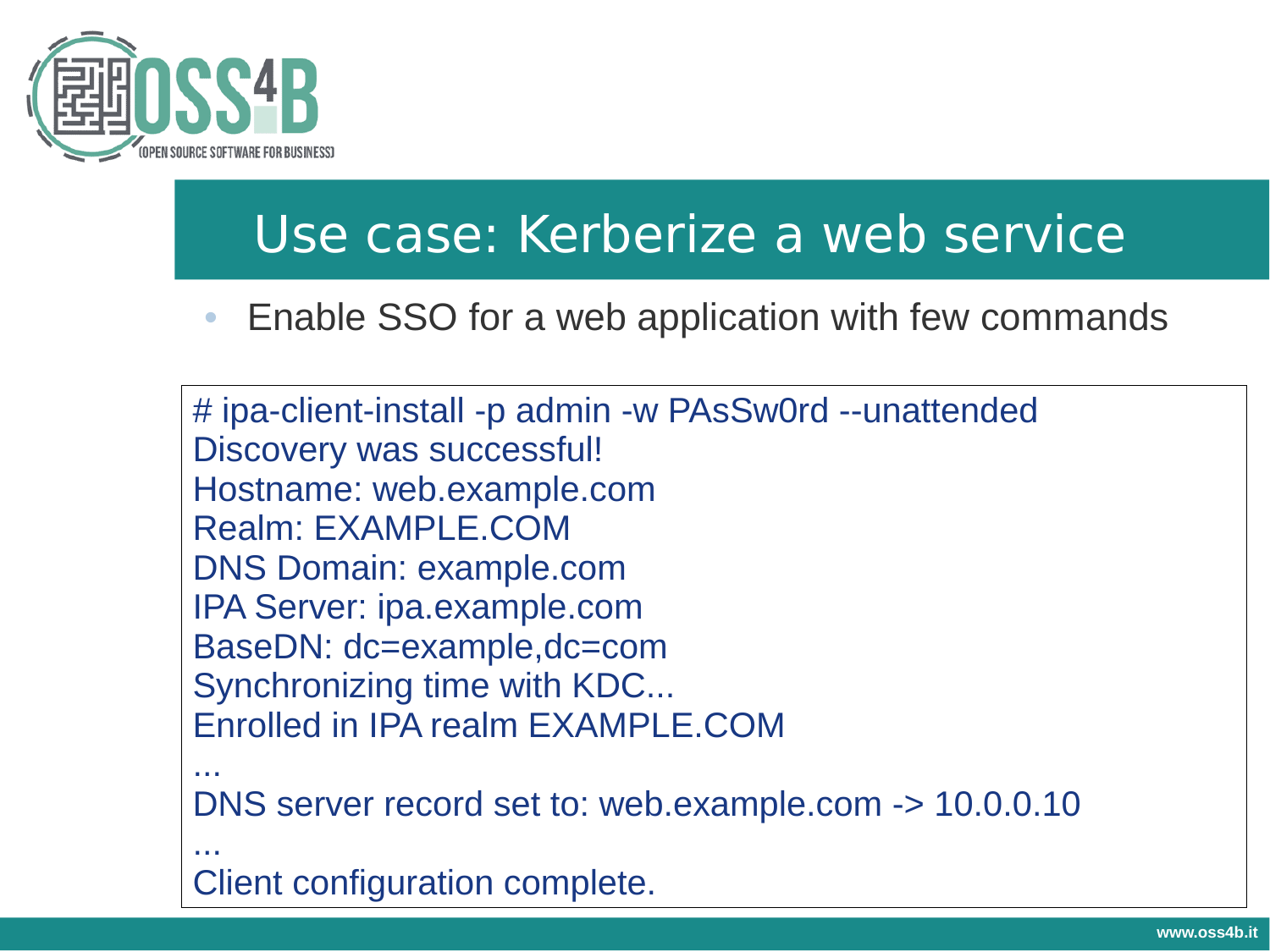

#### Use case: Kerberize a web service (2)

# kinit admin

# ipa service-add HTTP/web.example.com

 $\bullet$ 

# ipa-getkeytab -p HTTP/web.example.com -s ipa.example.com \ -k /etc/httpd/conf/httpd.keytab

# chown apache:apache /etc/httpd/conf/http.keytab # chmod 0400 /etc/httpd/conf/http.keytab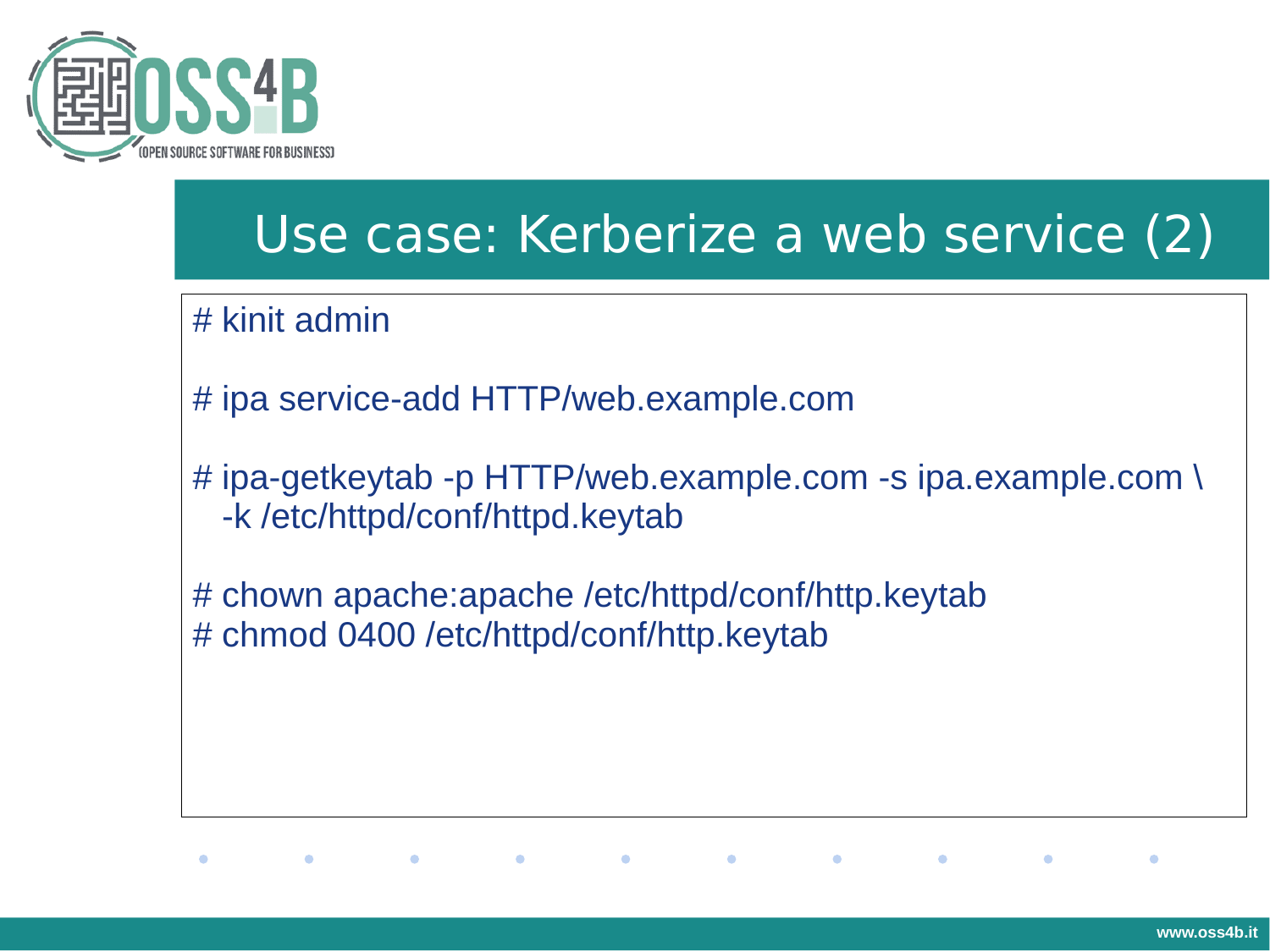

#### Use case: Kerberize a web service (3)

# yum install mod auth kerb # Kerberos auth for Apache # cat /etc/httpd/conf.d/webapp.conf <Location "/secure"> AuthType Kerberos AuthName "Web app Kerberos authentization" KrbMethodNegotiate on KrbMethodK5Passwd on KrbServiceName HTTP KrbAuthRealms EXAMPLE.COM Krb5Keytab /etc/httpd/conf/http.keytab KrbSaveCredentials off Require valid-user </Location>

# service httpd restart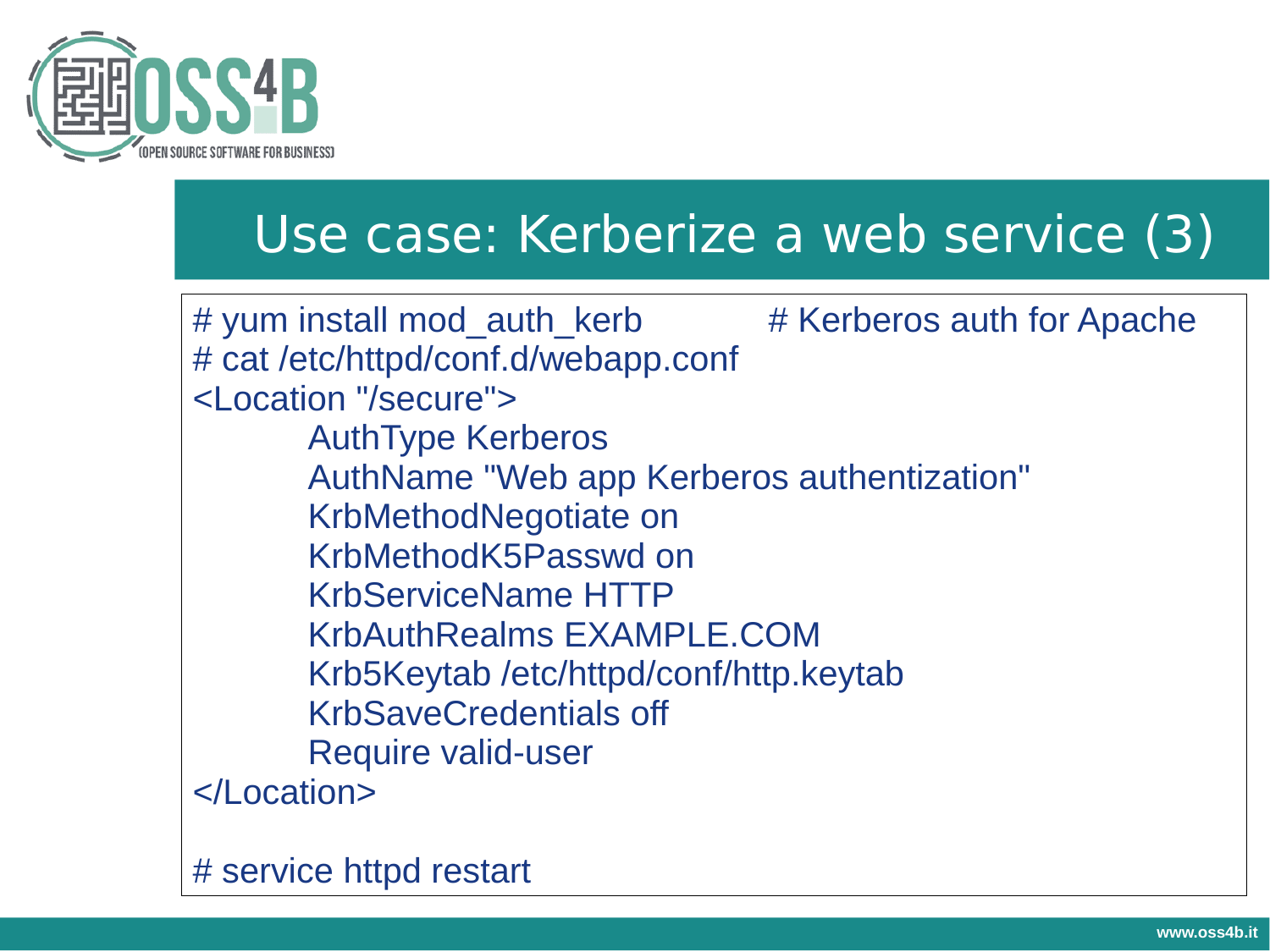

# Introducing SSSD

- SSSD is a service/daemon used to retrieve information from a central identity management system.
- SSSD connects a Linux system to a central identity store like:

 $\bullet$ 

 $\bullet$ 

 $\bullet$ 

– Active Directory

**Contract Contract Contract** 

 $\bullet$ 

– FreeIPA

 $\bullet$ 

 $\bullet$ 

- Any other directory server
- Provides identity, authentication and access control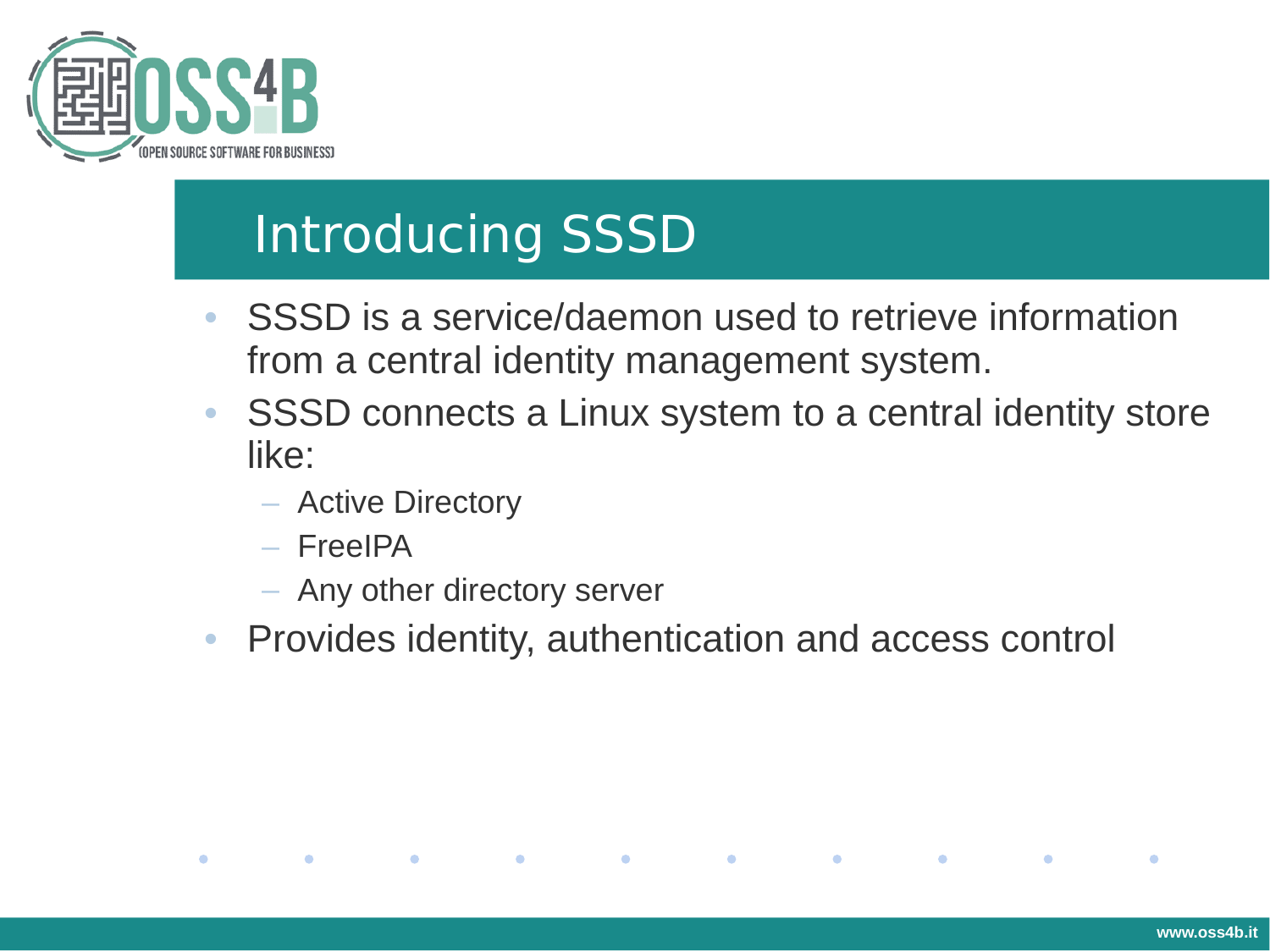

# Introducing SSSD (2)

- **Multiple parallel sources** of identity and authentication domains
- All information is **cached** locally for offline use

 $\bullet$ 

 $\bullet$ 

 $\bullet$ 

 $\bullet$ 

- Remote data center use case
- Laptop or branch office system use case
- Advanced features for
	- **FreeIPA** integration

 $\bullet$ 

 $\bullet$ 

 $\bullet$ 

– **AD** integration - even without FreeIPA

 $\bullet$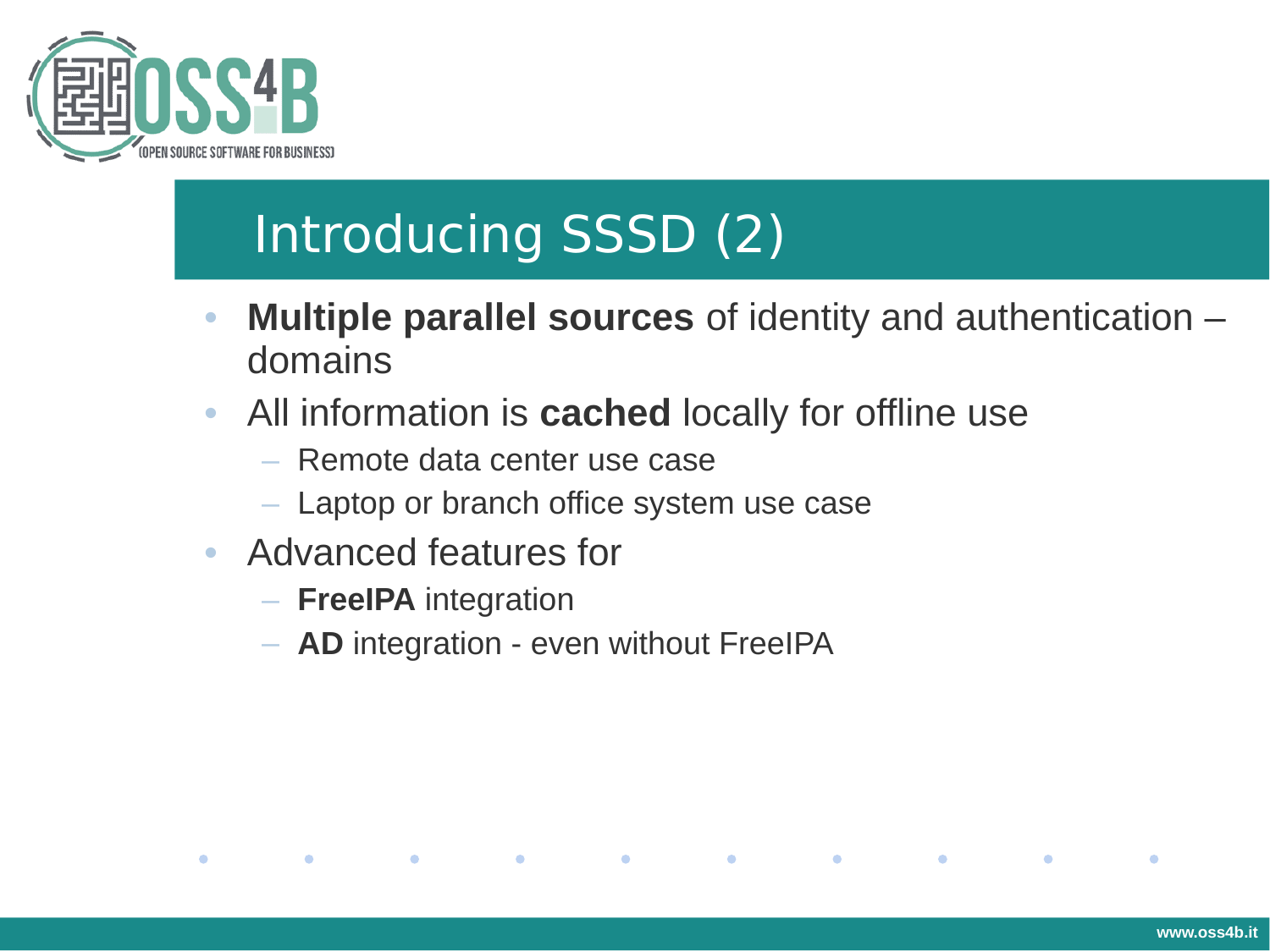

# FreeIPA and Active Directory

- Active Directory is present in most of the businesses
- IdM in Linux and Windows cannot be 2 separate isles
	- Doubles the identity and policy management work
- Need to address some form of cooperation
- 3<sup>rd</sup> party solutions for AD Integration
	- Enables machine to join AD as Windows machines
	- Linux machines are  $2^{nd}$  class citizens
	- Increases costs for the solution +Windows CLA

 $\bullet$ 

– Does not offer centralization for **Linux native** services

 $\bullet$ 

• SELinux, Automount, ...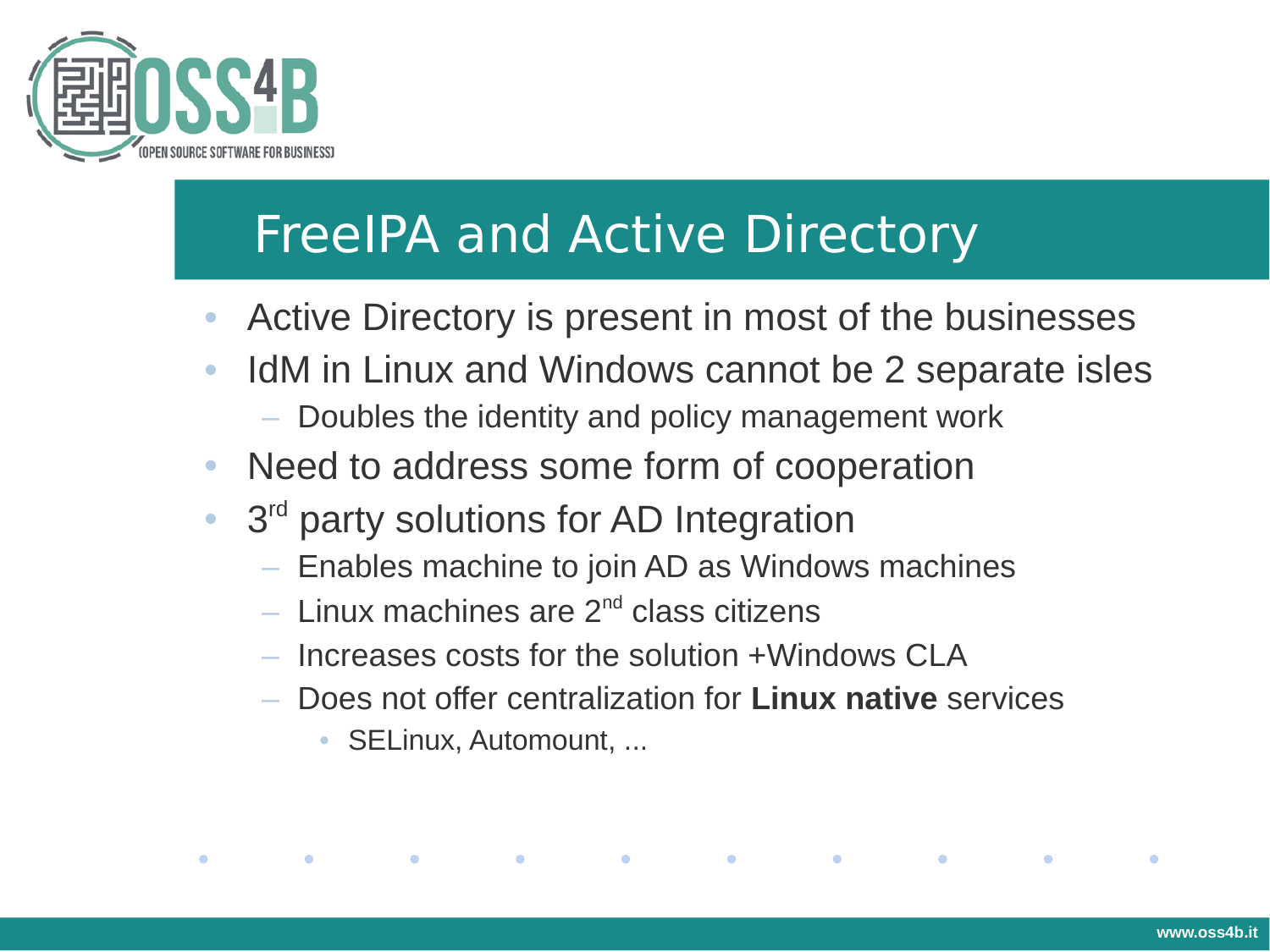

# FreeIPA and Active Directory (2)

• FreeIPA v2 - **winsync**

 $\bullet$ 

 $\bullet$ 

**Contract Contract** 

 $\bullet$ 

- User and password synchronization
- Easier management, but still 2 **separate** identities
- One-way, name collisions, no SSO from AD

#### • FreeIPA v3+ - **Cross-realm Kerberos trusts**

 $\bullet$ 

– Users in AD domain can access resources in a FreeIPA domain and vice verse

 $\bullet$ 

 $\bullet$ 

 $\bullet$ 

– One Identity, no name collisions, SSO with AD credentials

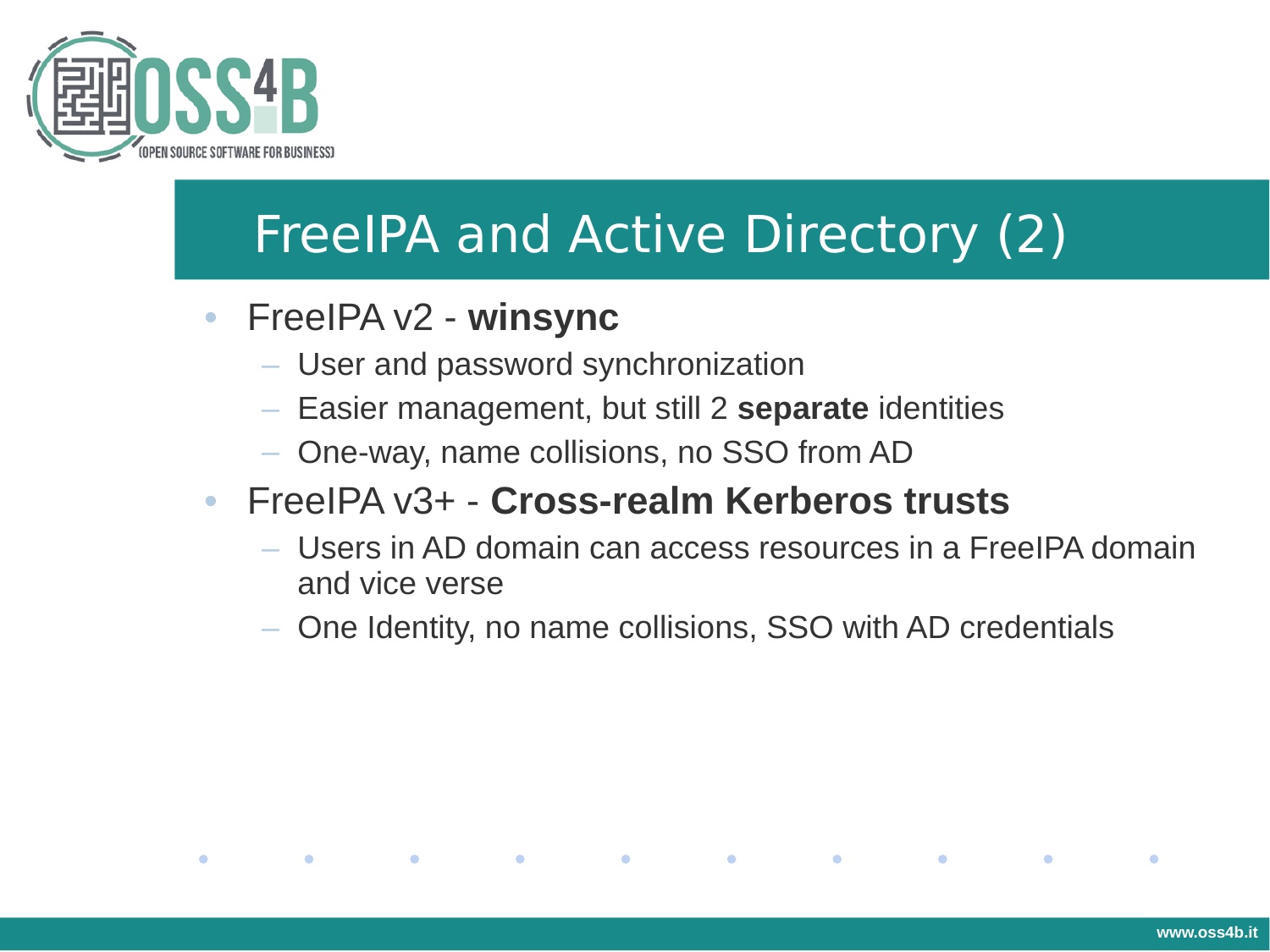

 $\bullet$ 

**Contract Contract Contract** 

**Contract Contract Contract** 

# FreeIPA and Active Directory (3)

- Stage 1: allow AD users to connect to FreeIPA services. For example:
	- PuTTY from Windows machine connecting to FreeIPA-managed Linux machine via SSH - **with SSO!**
	- Mounting Kerberos-protected NFS share
- Stage 2: allow FreeIPA users to interactively log in into AD machines

**Contract Contract Contract** 

**Contract Contract Contract** 

 $\bullet$ 

- Requires support for *Global Catalog* on FreeIPA server side
- Work in progress, planned for FreeIPA 3.4 (Q4/2013)

**Contract Contract Contract**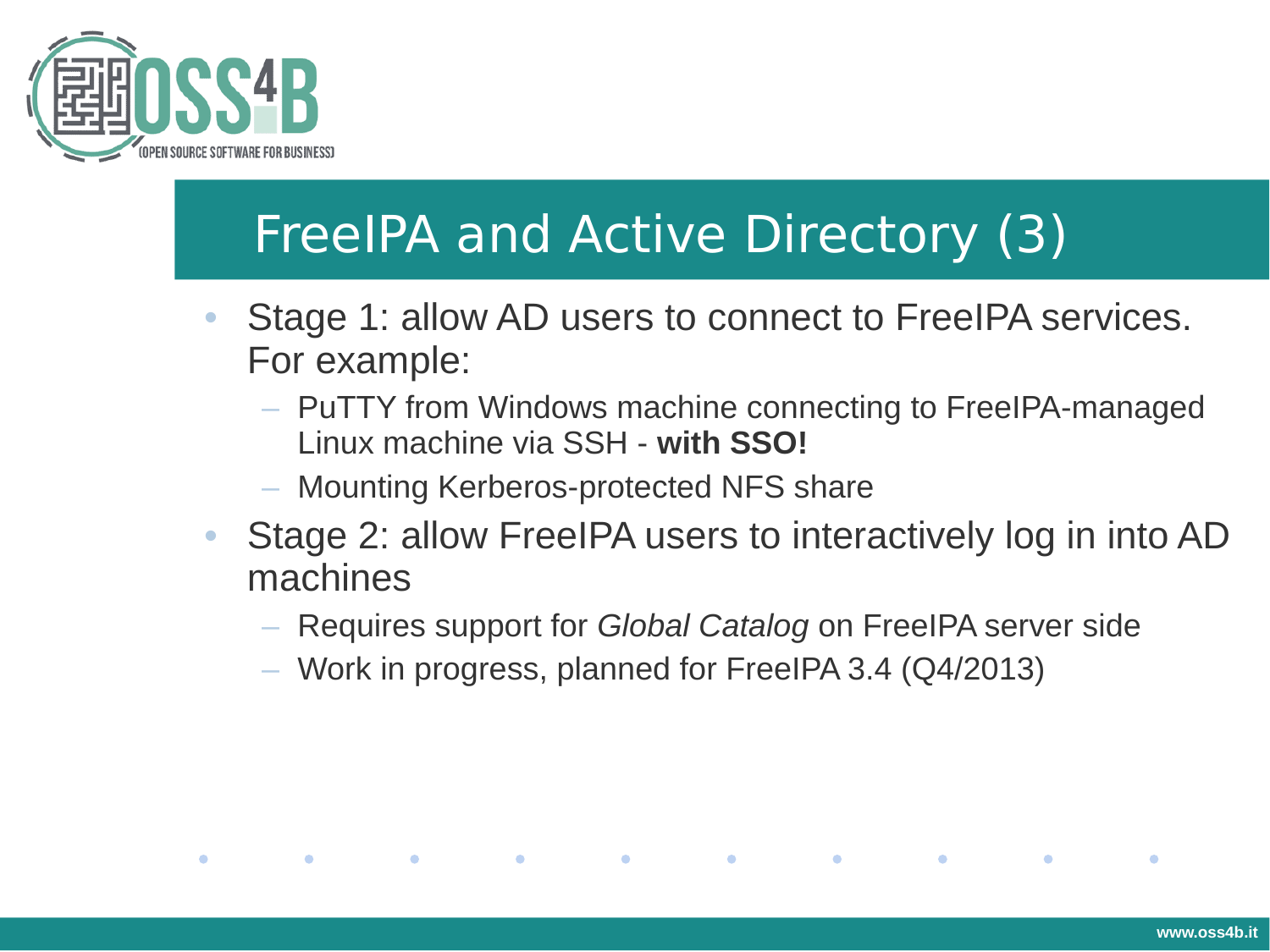

## Cross-Realm Kerberos Trust

- FreeIPA deployment is a fully managed Kerberos realm
- Can be integrated with Windows as RFC4120 compliant Kerberos realm
- Traditional Kerberos trust management applies:
	- Manual mapping of Identities in both Active Directory and Linux (*~/.k5login*)
	- Does not scale with thousands of users and computers
- Better approach **native cross forest trusts**

 $\bullet$ 

 $\bullet$ 

 $\bullet$ 

- AD DC thinks considers FreeIPA server as another AD DC
- MS-specific extensions to standard protocols need to be supported

 $\bullet$ 

 $\bullet$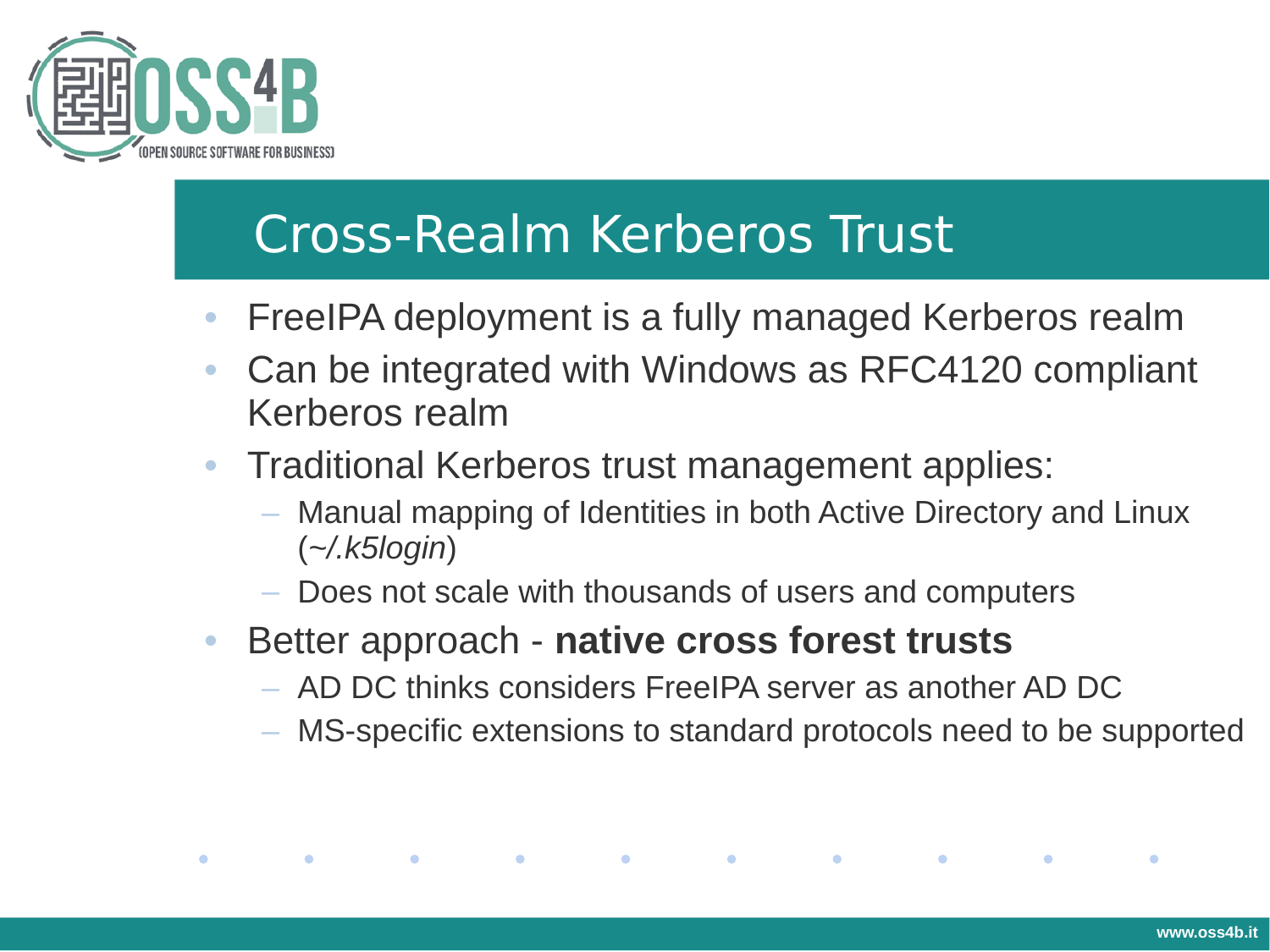

## Cross-Realm Kerberos Trust (2)

- FreeIPA Samba passdb backend:
	- Expansion of traditional Samba LDAP passdb backend
	- New schema objects and attributes to support trusted domain information
	- Creates the actual Trust using LSA pipe via SMB protocol
	- Exposes the LSA pipe to FreeIPA framework trust handling
- FreeIPA KDC backend:

**Contract Contract Contract** 

 $\bullet$ 

 $\bullet$ 

– Verifies and sign MS-PAC coming from a trusted cross forest realm

 $\bullet$  . The set of  $\bullet$ 

**Contract Contract Contract** 

 $\bullet$ 

– Accepts principals and tickets from a trusted realm

 $\bullet$  . The set of  $\bullet$ 

– Generates MS-PAC information out of LDAP

**Contract Contract Contract**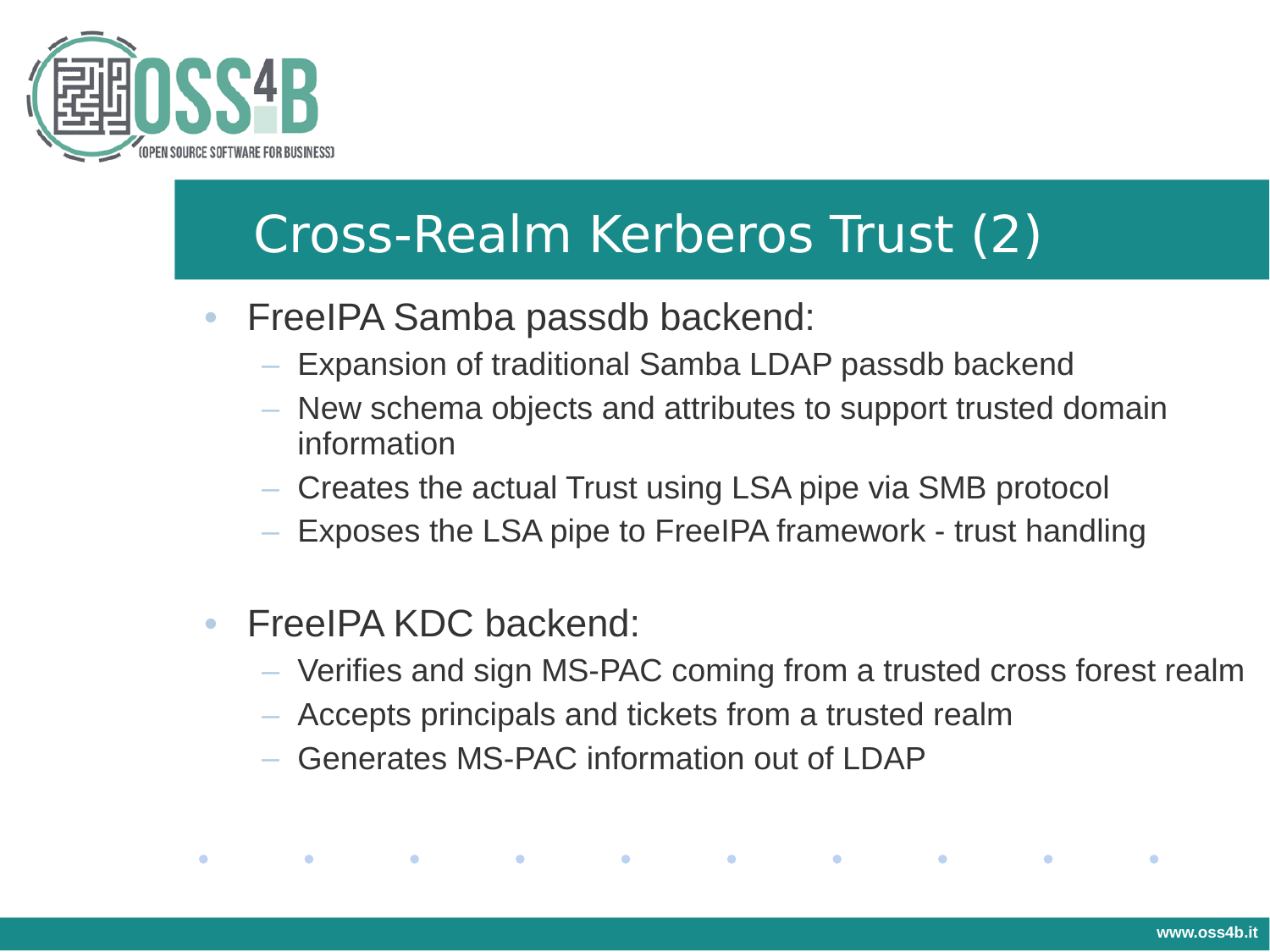

# Is it enough? What is the catch?

- We can manage **Linux** machines with FreeIPA
- We can manage **Windows** machines with AD
- We can establish a **trust** between them good!
- Works great for green field deployments
- **BUT!**

- What about users **already using Linux-AD integration**?
	- Identity Management for Unix AD LDAP extension
	- Third party plugins
- What about users in **legacy machines**?
	- Older Linuxes, UNIXes...
	- They cannot use the modern SSSD with AD support
- Address before moving forward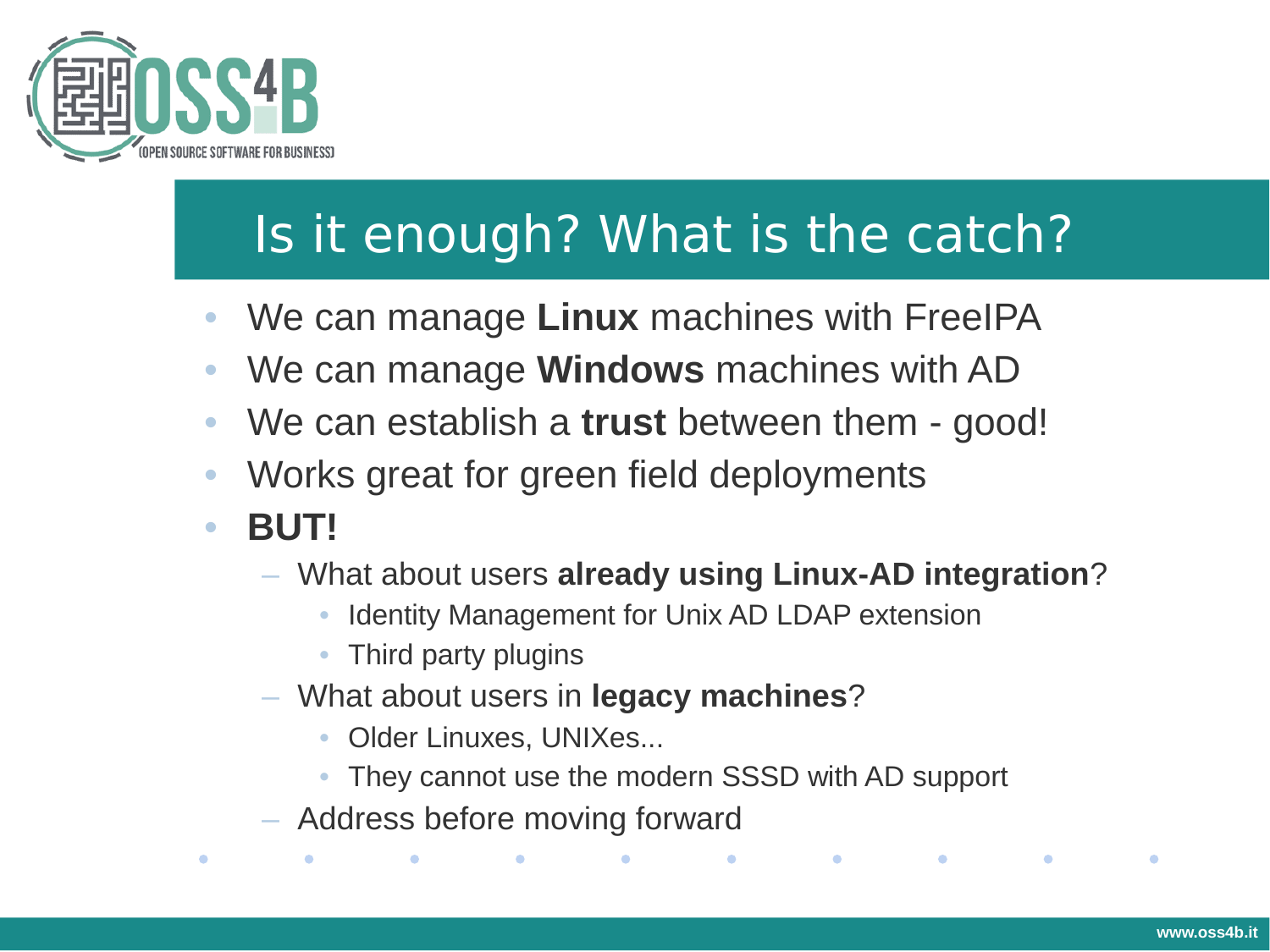

# Existing Linux-AD integration

- Main problem is with UID/GID generation
	- FreeIPA 3.0-3.2 generates them from SID
		- Maps Windows style SID (e.g. *S-1-5-21-16904141-148189700- 2149043814-1234*) to UNIX-style UID/GID based on user ranges (e.g. UID *9870001234*, GID *9870001234*)

 $\bullet$  and  $\bullet$  and  $\bullet$  and  $\bullet$  and  $\bullet$  and  $\bullet$  and  $\bullet$  and  $\bullet$  and  $\bullet$  and  $\bullet$  and  $\bullet$  and  $\bullet$ 

 $\bullet$ 

- AD users may already contain defined UID/GID attributes
	- Identity Management for Unix AD LDAP extension
	- UID/GID are already used on Linux machines
	- If changed, file ownership breaks
- Allow reading these attributes!
	- New setting for AD Trust

 $\bullet$ 

 $\bullet$ 

– SSSD reads the POSIX attributes from AD and uses them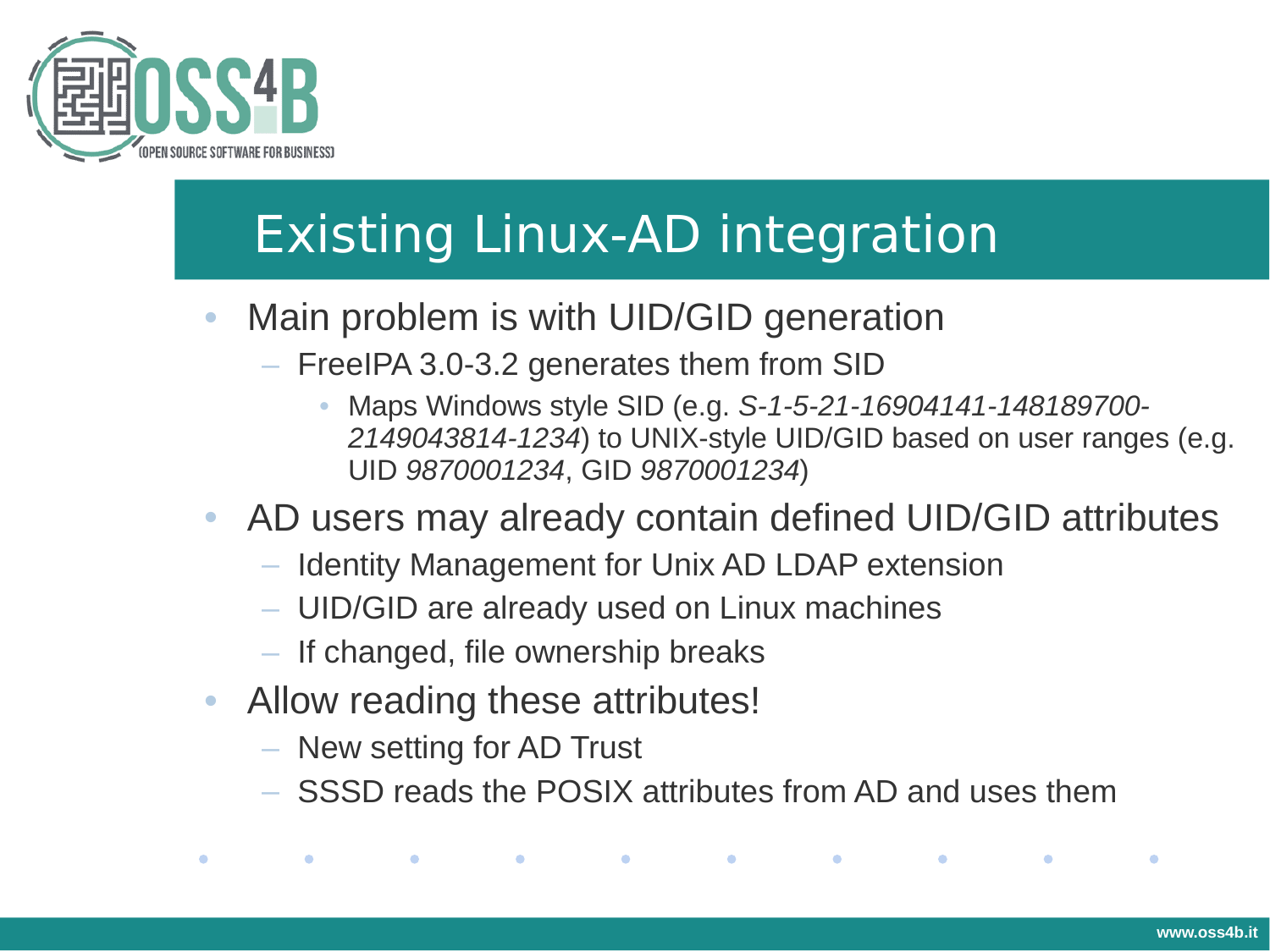

# Existing Linux-AD integration (2)

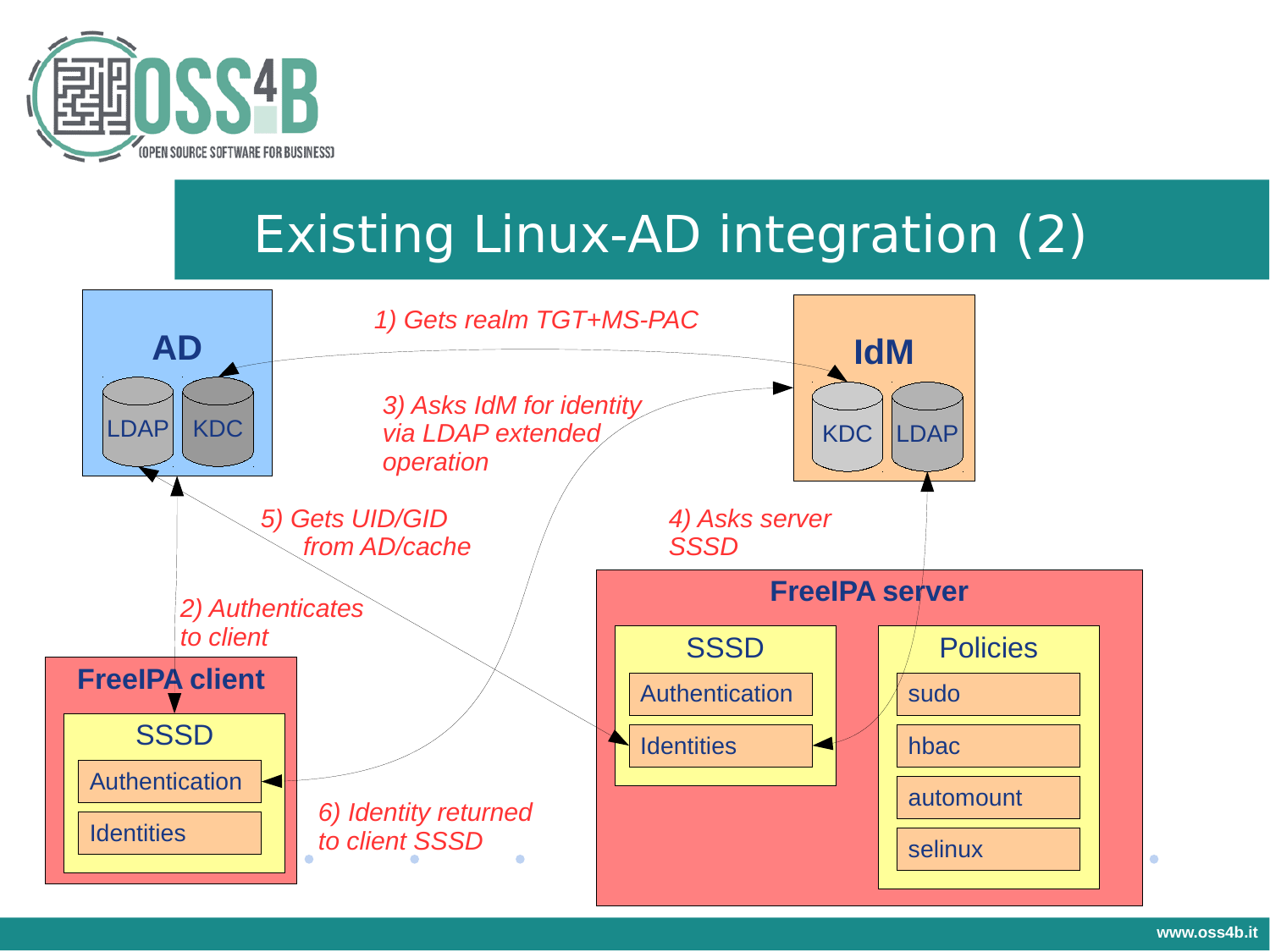

# Legacy clients using AD Trust

- Administrator may want both AD and Linux users authenticate in older systems
	- SSSD with AD support may not available
- Solved by compatibility LDAP tree in FreeIPA server
	- Exposes a compatibility tree managed by slapi-nis DS plugin
	- Provides both identity and authentication standard via LDAP operations
	- Intercepts LDAP bind operations

- For FreeIPA user, it just does LDAP bind to FreeIPA LDAP tree
- For external user:

 $\bullet$ 

 $\bullet$ 

– Asks SSSD for user/group (getpwnam\_/getgrnam\_r), it asks AD

 $\bullet$  . The set of  $\bullet$ 

**Contract Contract Contract** 

 $\bullet$ 

– Does PAM system-auth command, also via SSSD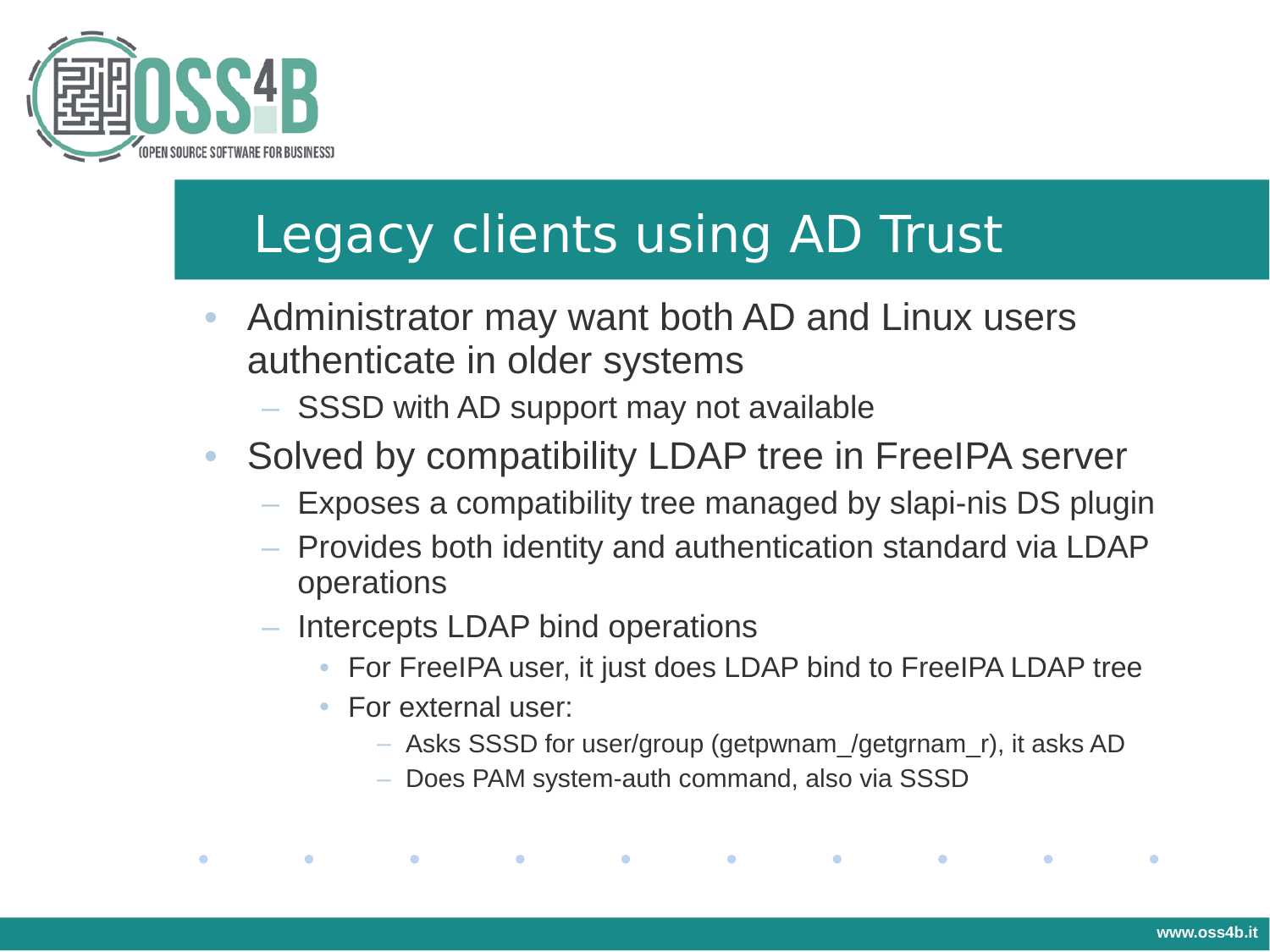

# Legacy clients using AD Trust (2)